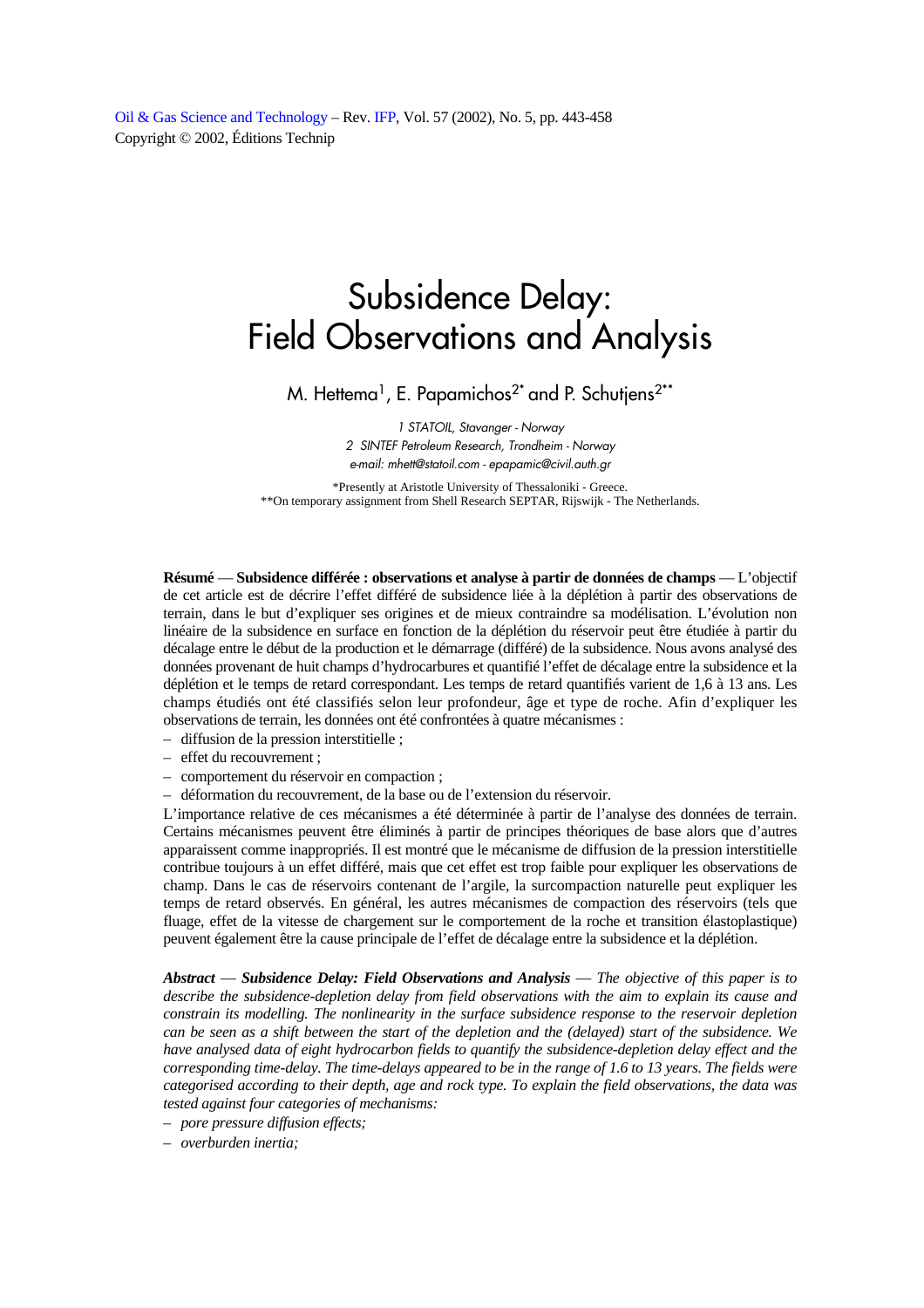*– reservoir compaction behaviour;*

*– deformation of the over- under- and side-burden.* 

*The relative importance of these mechanisms was assessed from an analysis of the field data. Some mechanisms could be rejected based on theoretical grounds and others appeared to be irrelevant. It is concluded that pore pressure diffusion always contributes to a delay effect but that its effect is too low to explain the field observations. For the shallow reservoirs, natural over-compaction has the potential to cause the observed subsidence-depletion delay. In general, the other reservoir compaction related mechanisms (such as creep, an intrinsic rate effect and an elastic-plastic transition) could also be the main cause of the subsidence-depletion delay effect.* 

#### **INTRODUCTION**

Lowering the reservoir pressure during production (depletion) increases the stress carried by the load-bearing framework of the reservoir rock. It triggers grain-scale deformation mechanisms causing elastic (recoverable) and inelastic (permanent) reservoir strain, which is partly timedependent. One of the major consequences of reservoir compaction is surface subsidence, which can have severe technical, safety and environmental impacts (Doornhof, 1992; Freeze, 2000). Accurate modelling of depletioninduced subsidence requires an understanding of the mechanical behaviour of the reservoir and surrounding rock in response to the depletion. Laboratory experiments on core material have provided insight in the rock compressibility under *in situ* stress and temperature conditions, and this data has been used by many oil and water production companies to model compaction and surface subsidence.

Early models relating compaction to subsidence stem from the pioneering work of Terzaghi (1950), Geertsma (1973) and Geertsma and Van Opstal (1973). The "nucleus of strain" model of Geertsma (1973) assumed linear poroelastic rock behaviour, and both the reservoir and the surrounding rock were considered homogeneous and having the same material properties. This implies that subsidence instantaneously follows the reservoir compaction and that there is a linear relationship between depletion and compaction, and also between depletion and subsidence. Although linear elasticity is a highly idealised material behaviour, linear or near-linear relationships between stress and strain have often been observed in laboratory experiments on core, in particular in cemented sandstone at stress states close to *in situ* stresses, far away from any yield or failure envelope (Schutjens *et al.*, 2000; Hettema *et al.*, 2000; Schutjens *et al.*, 2001). This is confirmed by *in situ* compaction measurements for the Groningen reservoir, which also show a linear relationship between compaction and pressure depletion (Mobach and Gussinklo, 1994).

Models based on linear elasticity fail to explain a subtle yet apparently consistent effect of depleting reservoirs: subsidence may show a nonlinear dependence on reservoir pore pressure. After a while, the subsidence *versus* pressure curve becomes rather linear and quantitatively in better

agreement with compaction studies based on laboratory core measurements. Figure 1 shows, in schematic form, that this nonlinearity in the subsidence response to the depletion can be seen as a shift between the start of the depletion and the (delayed) start of the subsidence. This phenomenon will hereafter be referred to as the *subsidence-depletion delay effect*.

This phenomenon has been observed before (Merle *et al.*, 1976; de Waal and Smits, 1985; Boutéca *et al.*, 1990; McLendon, 1991). Unfortunately, only a few subsidence fields have reliable early measurements available. This could be due to:

- confidentiality of the data;
- lack of early measurements, often because subsidence was not anticipated, or
- subsidence was badly documented or not measured at all.

Our paper is structured as follows. In the next section, the employed methodology is described. This is followed by a short description of each field, the field data and the resulting subsidence-depletion delays and time-delays. Then, some



Figure 1

Sketch showing a prognosis based on linear elasticity compared to typical field measurements. The plot also shows how the subsidence-depletion delay is determined from field data by a linear extrapolation.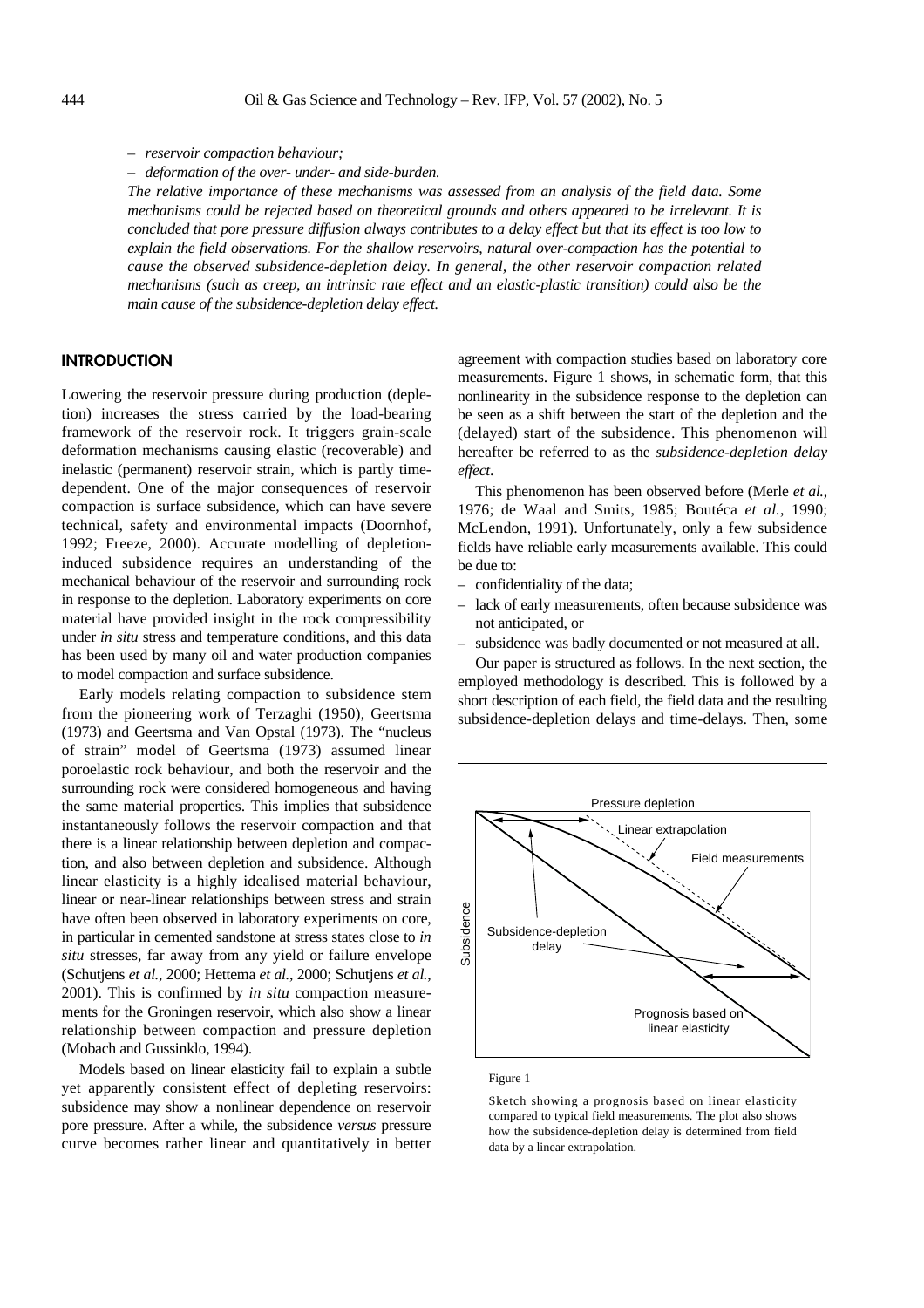mechanisms for the subsidence-depletion delay effect are tested against the field data. The field data is used to limit the number of relevant mechanisms and to quantify their importance. The results are then discussed and finally, the conclusions are drawn.

# **1 METHODOLOGY**

We have analysed subsidence data from eight hydrocarbon fields. Table 1 shows an overview of some key data of the fields investigated in this study. The depth is the true vertical depth subsurface. For the offshore fields (Valhall, Ekofisk and Troll), the sub seafloor depths are given. We used both data available in the open literature together with new data on the time history of subsidence, reservoir depletion pressure and/or cumulative production.

Often initially nonlinear behaviour is observed, when analysing the surface subsidence from subsidence *versus* time plots. This nonlinearity could be the result of several time-dependent processes, including effects of varying production rates and/or nonlinear depletion with time. We regard the reservoir pressure depletion as the mechanical parameter controlling the subsidence. To rule out effects due to variations in reservoir pressure on the subsidence, we determine a subsidence-depletion delay from the subsidence *versus* the (average) reservoir depletion plot. The subsidencedepletion delay and the time delay are determined in three steps:

- A linear regression line is determined from the nearlinear part of the subsidence-depletion curve.
- The subsidence-depletion delay is defined as the depletion axis cut-off of the linear regression line.

– The time-delay is determined from the time at which the reservoir depletion was equal to the subsidence-depletion delay.

One of the objectives was to investigate a "natural" delay phenomenon, which possibly occurs during the primary recovery of a reservoir. Care was taken to exclude data recorded during a secondary recovery period or after significant production stimulation. For the investigated gas fields this was not a problem, but some oilfields were subjected to water flood, steam soak, steam drive or massive hydraulic fracturing. In those cases only early field data was used, recorded during the natural depletion period of the field.

#### **2 ANALYSIS OF THE SUBSIDENCE-DEPLETION DELAY**

## **2.1 The Lacq Gas Field**

The Lacq gas field in southwest France is a carbonate reservoir. The reservoir is of Upper Jurassic to Lower Cretaceous age and is in production since 1957. We used data from Boutéca *et al.* (1996) and Rolando *et al.* (1997) to obtain the subsidence and the reservoir depletion data. The subsidence data presented in Figure 2 indicate that after an initial period, there is a linear relationship between subsidence and depletion. By linear extrapolation of the data to zero subsidence, the subsidence-depletion delay is 2.2 MPa and the corresponding time-delay is 2.2 years. However, the extrapolation is very uncertain because there are only 3 data points available over a 27-year period. The subsidence-depletion delay is very sensitive to the inaccuracy of the subsidence measurements, especially to that of the first subsidence measurement, taken 10 years after production start.

| <b>Field, location</b>                             | <b>Formation type</b>          | <b>Hydrocarbon</b> produced | Average depth (m) | Initial reservoir<br>pressure (MPa) |
|----------------------------------------------------|--------------------------------|-----------------------------|-------------------|-------------------------------------|
| Lacq, France                                       | Carbonate (limestone/dolomite) | Gas                         | 4400              | 66.1                                |
| <b>Groningen, The Netherlands</b>                  | Sandstone                      | Gas                         | 2900              | 34.7                                |
| <b>Ameland, The Netherlands</b>                    | Sandstone                      | Gas                         | 3300              | 55.7                                |
| Bachaquero,<br><b>Bolivar coast, Venezuela</b>     | Uncemented sandstone           | Heavy oil                   | $300 - 1570$      | 13.8<br>(at 1067 m)                 |
| Tia Juana, M-6,<br><b>Bolivar coast, Venezuela</b> | Uncemented sandstone           | Heavy oil                   | 610               | 6.3                                 |
| Valhall,<br><b>North Sea, Norway</b>               | Chalk                          | Oil                         | 2450*             | 44.9                                |
| Ekofisk,<br>North sea, Norway                      | Chalk                          | Oil                         | $3000*$           | 49.3                                |
| <b>Troll East,</b><br><b>North Sea, Norway</b>     | Poorly cemented<br>sandstone   | Gas                         | 1150*             | 15.8                                |

TABLE 1 Some key data of the investigated fields

(\*) Average sub seafloor depth.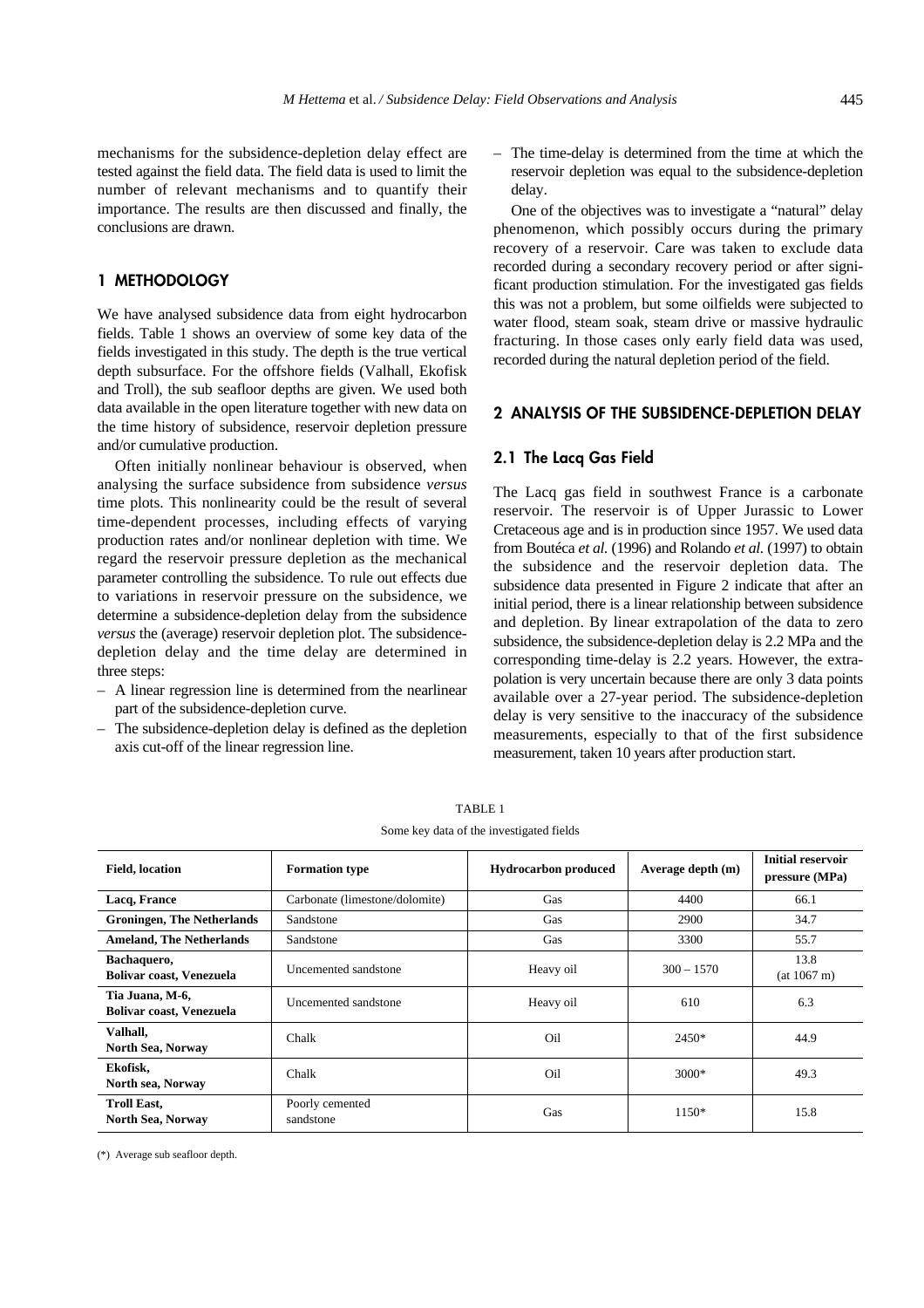## **2.2 The Groningen Gas Field**

The Groningen gas field in The Netherlands is a sandstone reservoir and it is one of the largest gas fields in the world. The reservoir is of Permean age and in production since 1964. We used data from (Doornhof, 1992) together with data kindly provided by *The Dutch Oil Company (NAM)* to obtain the time history of subsidence and reservoir depletion. The data presented in Figure 3 indicate that after an initial period, there is a near-linear relationship between subsidence and depletion. By linear extrapolation of the data to zero subsidence, the subsidence-depletion delay is 0.72 MPa and the corresponding time-delay is 3.2 years. The compaction data (Mobach and Gussinklo, 1994) indicate also a linear relationship between compaction and depletion. A possible



Figure 2

Subsidence *versus* reservoir depletion data for the Lacq field (data from Boutéca *et al.,* 1996; Rolando *et al.,* 1997).



Figure 4

Subsidence *versus* reservoir depletion data for the Ameland field (data from *The Dutch Oil Company, NAM*).

compaction delay effect cannot be assessed as the data began to be recorded after 1974, 10 years after the start of the production when the reservoir was already depleted about 5 MPa.

## **2.3 The Ameland Gas Field**

The Ameland gas field in The Netherlands is a sandstone reservoir. The reservoir is of Permean age and is in production since 1985. We used data kindly provided by *The Dutch Oil Company (NAM)*. The subsidence data shown in Figure 4 indicate that after an initial period, there is a nearlinear relationship between subsidence and depletion. By linear extrapolation of the data to zero subsidence, the subsidence-depletion delay is 2.8 MPa and the corresponding time-delay is 1.6 year.





Subsidence *versus* reservoir depletion data for the Groningen field (data from *The Dutch Oil Company, NAM*).



#### Figure 5

Inferred compaction *versus* reservoir depletion data for the Bachaquero field (data from Merle *et al.,* 1976).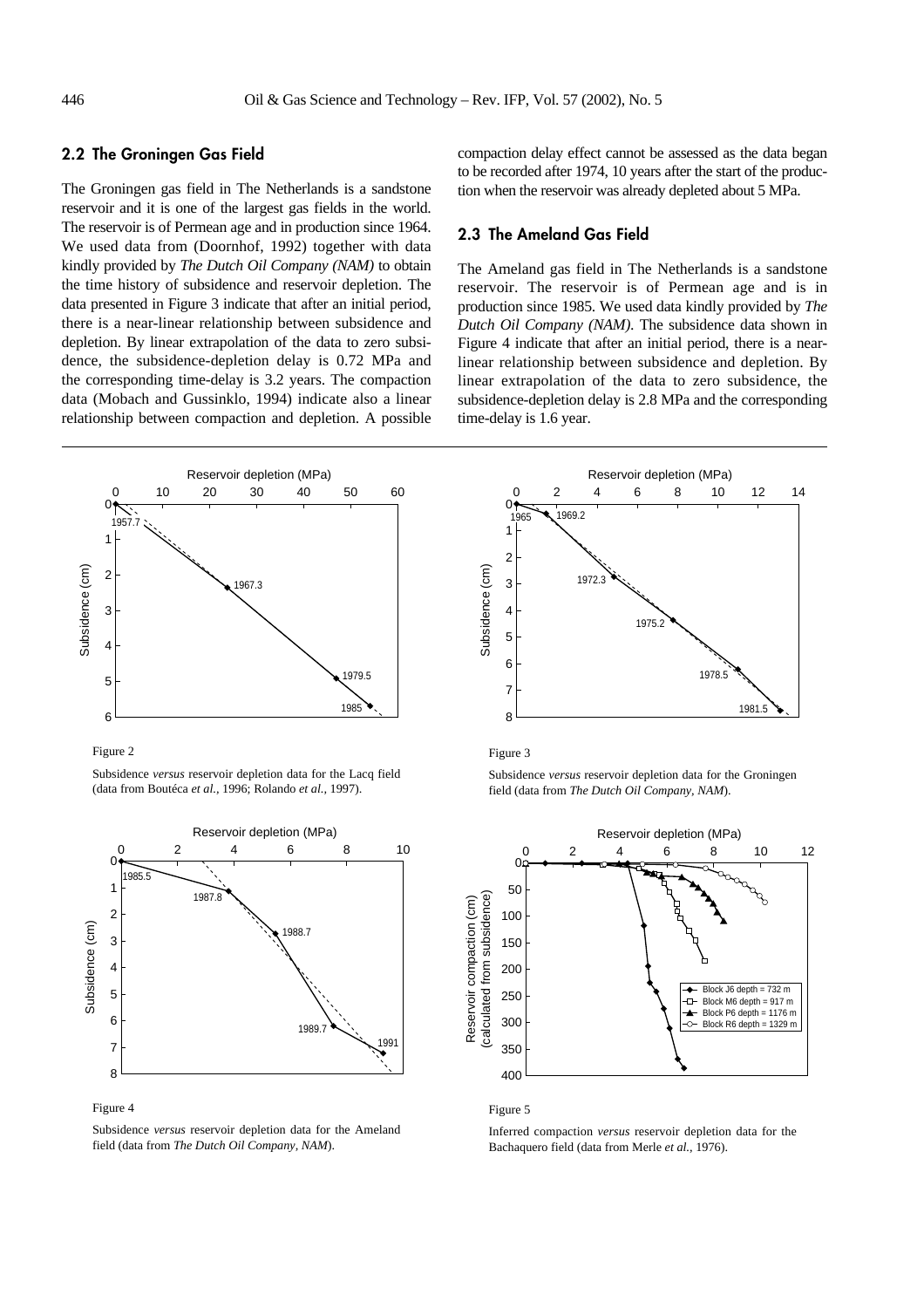#### **2.4 The Bachaquero Heavy Oil Field**

The Bachaquero heavy oil field lies in the Bolivar coast (East Coast) of Lake Maracaibo in NW Venezuela and is of Oligocene to Miocene age (Tertiary). Field development started in 1936 on land, but production rates increased after World War Two. We used data from Merle *et al.* (1976) to obtain the reservoir compaction *versus* the reservoir depletion in four blocks at different depths. The subsurface reservoir compaction was calculated from surface subsidence measurements by using Geertsma's nucleus of strain model (Geertsma, 1973; Van Opstal, 1974). According to Finol and Sancevic (1995) p. 352, quoting earlier work by Núñez and Escojido (1976): "... *it is evident that negligible compaction occurs until a certain effective pressure is exceeded, and that the value of this threshold pressure increases with reservoir depth, and that the formation compressibility, as shown by the slopes of the compaction curves in the figure, decreases at greater depths* …". Figure 5 shows the calculated reservoir compaction for the blocks at different depths. A strong nonlinear compaction is observed with almost zero compaction up to reservoir depletion in the range 4 to 6 MPa. By extrapolating linearly the data to zero compaction, the compaction-subsidence delays are 4.1, 5.4, 6.6 and 7.9 MPa, respectively, for the reservoir blocks at depths 732, 917, 1176 and 1329 m. The subsidence time-delay is estimated to be 12 years (Merle *et al.,* 1976).

#### **2.5 The Tia Juana Heavy Oil Field**

The Tia Juana heavy oil field lies also in the Bolivar coast (East Coast) of Lake Maracaibo in NW Venezuela and is of Oligocene to Miocene age (Tertiary). We used data from McLendon (1991) and Layrisse (1999) to obtain subsidence *versus* the reservoir depletion and fluid production of the M-6 area of Tia Juana. Three production periods are reported for this area:

- primary production 1945-68;
- steam soak (1969-77), and
- steam drive (from 1978).

We have only used data from the primary recovery period until 1968, and this data indicate a subsidence delay *(see Fig. 6).* There are only two subsidence data points available up to 1968, but a linear extrapolation of those points to zero subsidence give a subsidence-depletion delay of 2.0 MPa or  $1.5 \text{ Mm}^3$  of produced fluid. The corresponding time delay is 13 years. This number is uncertain because it was calculated from interpolation between two pressure history data points, assuming a linear depletion rate over time.

# **2.6 The Valhall Oil Field**

The Valhall oil field is a chalk field in the Norwegian North Sea. The reservoir is of Upper Cretaceous age and in production since 1982. The reservoir consists of higher porosity chalks in the shallower Tor formation and of lower porosity in the deeper Hod formation. We used data from Cook and Jewell (1996) and Pattillo *et al.* (1998) to obtain the time history of subsidence, reservoir depletion and fluid production. The reservoir pressure data are averages corrected to a datum of 2500 m subsea from measured well pressures. The subsidence measurements are for the Valhall platform complex, which lies about 1 km east from the reservoir crest. Figure 7 shows the subsidence versus reservoir depletion and fluid production. After an initial period, the data indicate a linear relationship between subsidence-depletion and between subsidence-fluid production. By linear extrapolation of the data to zero subsidence, the subsidence-depletion delay is 2.2 MPa depletion or 3.5 Mm<sup>3</sup> fluid production. The corresponding time-delay is 2.5 years.



Figure 6

Subsidence *versus* reservoir depletion and fluid production data for the Tia Juana field (data from McLendon, 1991).



#### Figure 7

Subsidence *versus* fluid production data for the Valhall field (data from Cook and Jewell, 1996; Pattillo *et al.,* 1998).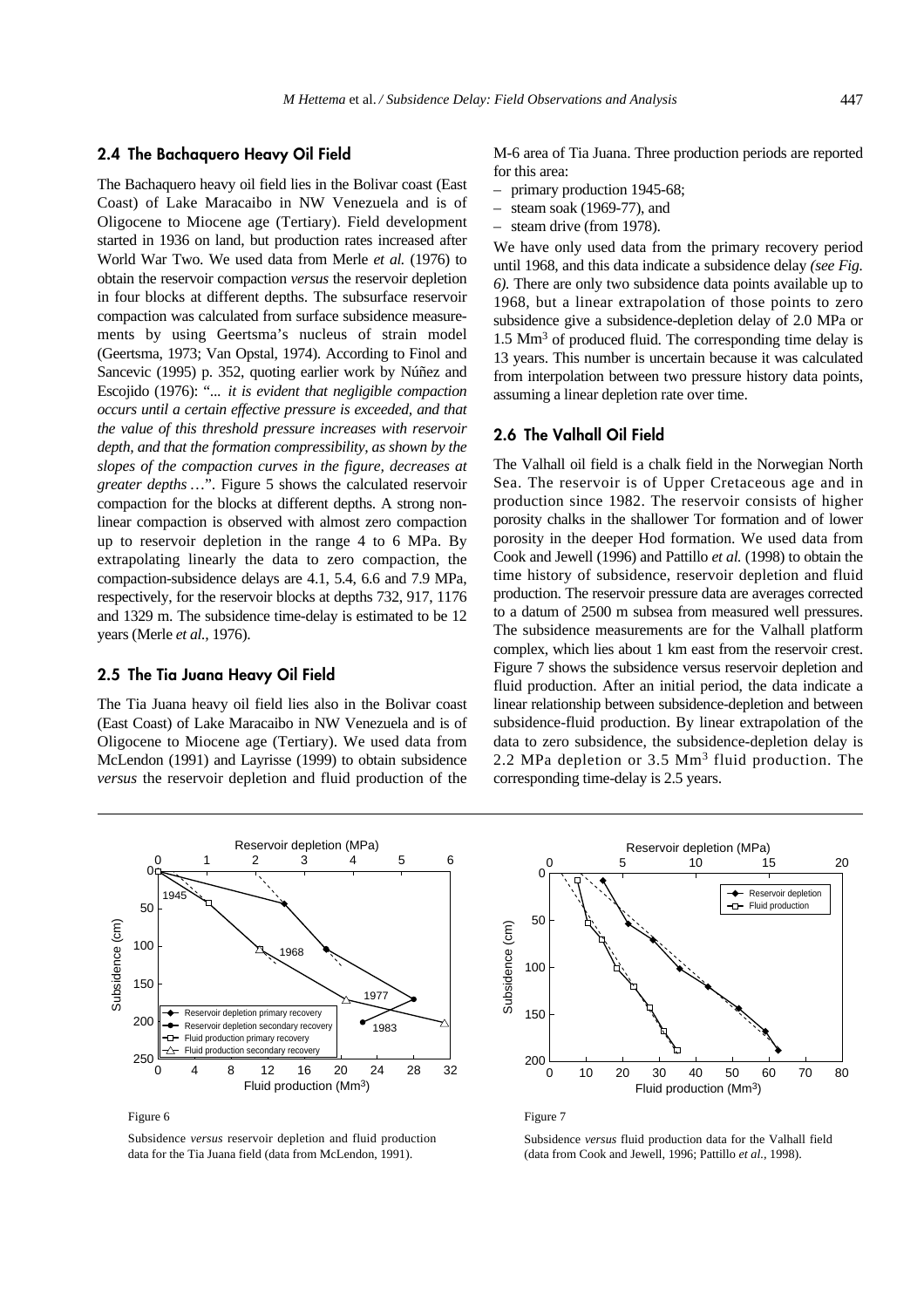# **2.7 The Ekofisk Oil Field**

The Ekofisk oil field is a large chalk field in the Norwegian North Sea. The reservoir is of Maastrichtian through Upper Danian age (Late Cretaceous to Early Paleocene). The field is in production since 1971, but in 1974 production rates has increased strongly. The reservoir consists of two chalk formations, the Ekofisk formation and the Tor formation. Water injection was initiated in the Tor formation in 1987 and in the entire field in 1994. The time history of subsidence, reservoir compaction and reservoir depletion were obtained from Mathiesen (1996) and Nagel (1998). There were not reported early subsidence measurements, *i.e.* before 1979, but Mathiesen (1996) reports a 1979 subsidence of 24 cm. Figure 8 presents the subsidence *versus* reservoir depletion. After an initial period, the subsidence data indicate a near-linear relationship. By extrapolating linearly the data to zero subsidence (data until 1987 when water injection started), the subsidence-depletion delay is 13.0 MPa. This subsidence-depletion delay value is strongly dependent on the (modelled) early subsidence. If we take 150 cm for the 1979 subsidence (data from Jones and Mathiesen, 1993) instead of the 24 cm used in Figure 8, the subsidencedepletion delay would be 10 MPa. The corresponding timedelay is 8 years (from 1971) or 5 years (from 1974).



Figure 8

Compaction data began to be recorded at the time when water injection started. A possible compaction delay effect cannot be assessed as the data began to be recorded after 1986, 15 years after the start of the production when the reservoir was already depleted about 20 MPa.

# **2.8 The Troll East Gas Field**

The Troll East gas field is a large offshore sandstone field in the Norwegian North Sea. The reservoir is of Upper Jurassic age and in production since 1996. At present the reservoir has depleted about 1.4 MPa. The Troll A production platform is monitored by global positioning system (GPS) measurements and measurements of local platform settlement. The results show that up to now (early 2002) the platform has not yet subsided as a result of reservoir production. For Troll, the subsidence-depletion delay appears to be at least 1.4 MPa and the subsidence time delay is at least 6 years.

## **3 MECHANISMS FOR THE SUBSIDENCE DELAY EFFECT**

A number of possible mechanisms can cause the observed subsidence-depletion delay effect. In order to structure these causes we divide them into four categories, controlled by two variables:

- the location of the mechanism and
- the process type (active or reactive). The categories are listed in Table 2.

| alogorios are noted in Table 2 |  |  |  |
|--------------------------------|--|--|--|
|                                |  |  |  |
|                                |  |  |  |

TABLE 2

| Location       |                         |                       |  |
|----------------|-------------------------|-----------------------|--|
| <b>Process</b> | Inside the reservoir    | Outside the reservoir |  |
| Driving force  |                         |                       |  |
|                | Pore pressure depletion | Overburden inertia    |  |
|                |                         | IV                    |  |
| Reaction       | Ш                       | Deformation           |  |
|                | Reservoir compaction    | of over-, under-      |  |
|                |                         | and side-burden       |  |

The driving forces are the active processes that cause the subsidence. Due to the pore pressure depletion (I) the effective vertical stress acting on the rock increases due to the fact that a larger part of the overburden weight (II) is carried by the rock. There can be a delay in both the depletion pressure and in the actuation of the overburden weight due to its inertia. At the reaction side, it can be the reservoir compaction (III) that can cause a delay, due to the mechanical behaviour of the reservoir rock. Finally, the reaction of the surrounding rock mass (IV) to the porepressure changes and reservoir compaction can cause a delay. In the following sections these mechanisms are discussed and tested against the field data.

#### **3.1 Mechanism I: Pore Pressure Depletion**

It is possible that the pore pressure depletion does not occur uniformly throughout the reservoir. Diffusion of pore

Subsidence *versus* reservoir depletion data for the Ekofisk field (data from Mathiesen, 1996).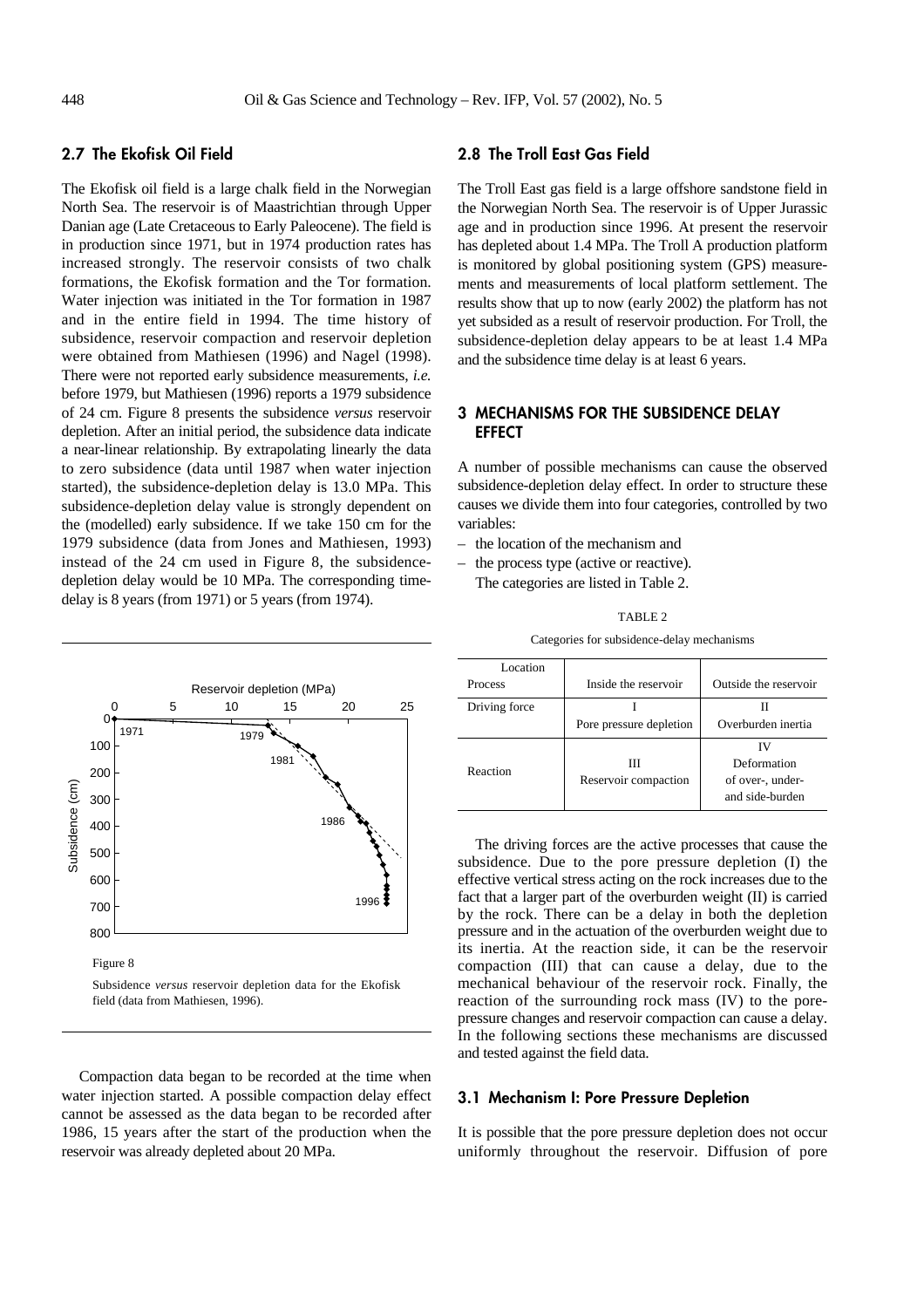pressure takes time and can therefore cause time delay effects between the local well depletion and the reservoir depletion. Time-delay effects are considered on two length scales:

- (A) On a reservoir scale, at the onset of production there is a transient time period during which the drainage boundaries will extend until the outer no-flow boundary is reached. The surface subsidence will be less than expected from the well pressures, because a locally depleted region around the well can easily be supported by the overburden stiffness due to stress arching.
- (B) There can be zones of low permeability in the reservoir.

On both scales, time is controlled by pore pressure diffusion. For single-phase flow, the pressure diffusion coefficient is given as (Fjær *et al.,* 1992):

$$
D = \frac{k}{\phi \mu (C_p + C_{fl})}
$$
 (1)

Here:

- *D* is the pressure diffusion coefficient  $(m^2/s)$
- *k* is the permeability  $(m^2)$
- $\phi$  is the porosity (-)
- $\mu$  is the viscosity (Pa·s)
- $C_p$  is the pore compressibility (1/Pa)
- $C<sub>n</sub>$  is the fluid/gas compressibility (1/Pa).

For cause (A), the transient production time period  $t_{pd}$  for a well is given as (Golan and Whitson, 1995):

$$
t_{tp} = 0.1 \frac{A}{D} \tag{2}
$$

Here *A* is the average drainage area per well. For the Venezuelan heavy oil fields, the standard well acreage is used *(see Table 3).* For the other fields, the area is simply found by dividing the total area of the field by the number of production wells. Since this number of wells often increases during the early development phase, time averages are used. For the Troll East field, the production wells were drilled from one platform, and the system is regarded as one single drainage point. For the fractured carbonate and chalk reservoirs, the permeability derived from well test data is used rather than the matrix permeability. The properties used in the calculations and the results are shown in Table 3.

Figure 9 shows the calculated transient production time *versus* the observed subsidence delay time. For all fields, the observed subsidence-delay times are at least a factor 7 larger than the calculated transient production times.

For cause (B), there can be low-permeability zones in the reservoir causing locally time-dependent pressure depletion. For fractured carbonate/chalk reservoirs there are large effective permeability differences between matrix and fractures while for clastic reservoirs, low pore pressure diffusion in low-permeability layers leads to a timedependent increase in vertical effective stress in clays and siltstones (Fjær *et al.,* 1992; Sneed *et al.,* 2000). The production-induced reduction in pore fluid pressure in hydrocarbon reservoirs is many orders of magnitude faster than the gradual changes in pore fluid pressure on the geological time scale (Borchers, 1998). Initially, therefore, production will mainly come from the high-permeability layers, since they provide the optimal pathway for fluid flow towards the wells. As a result, gradients in pore fluid pressure will form between high-permeability (fast depleting) and low-permeability (slowly depleting) zones. Flow of pore fluid will occur along these potential gradients at a rate controlled by the pressure diffusion coefficient. The characteristic time for the depletion of a low-permeability layer (shale layer or unfractured carbonate/chalk matrix body) can be estimated by (Fjær *et al.,* 1992):

$$
t_c = \frac{T^2}{D} \tag{3}
$$

Here *T* is the thickness of the shale layer (for clastic reservoirs) or the distance between (assumed parallel) fractures (for chalk/carbonate reservoirs). The diffusion

TABLE 3 Properties (average) and results of the transient production times

| Field             | Hydrocarbon<br>produced | <b>Average permeability</b><br>(mD) | <b>Viscosity</b><br>$(mPa-s)$ | D<br>$(m^2/s)$ | A<br>(km <sup>2</sup> ) | $t_{tp}$<br>(vear) |
|-------------------|-------------------------|-------------------------------------|-------------------------------|----------------|-------------------------|--------------------|
| Lacq              | Gas                     | 30                                  | 0.039                         | 0.48           | 1.5                     | 0.01               |
| Groningen         | Gas                     | 200                                 | 0.023                         | 1.6            | 41                      | 0.08               |
| Ameland           | Gas                     | 35                                  | 0.03                          | 0.35           | 23                      | 0.21               |
| <b>Bachaquero</b> | Heavy oil               | 1300                                | 100                           | 0.0017         | 0.053                   | 0.1                |
| Tia Juana         | Heavy oil               | 1500                                | 2000                          | 0.00009        | 0.053                   | 1.9                |
| <b>Valhall</b>    | Oil                     | 65                                  | 0.5                           | 0.1            | 8.1                     | 0.25               |
| <b>Ekofisk</b>    | Oil                     | 100                                 | 0.4                           | 0.2            | 1.4                     | 0.023              |
| <b>Troll East</b> | Gas                     | 500                                 | 0.017                         | 1.4            | 345                     | 0.78               |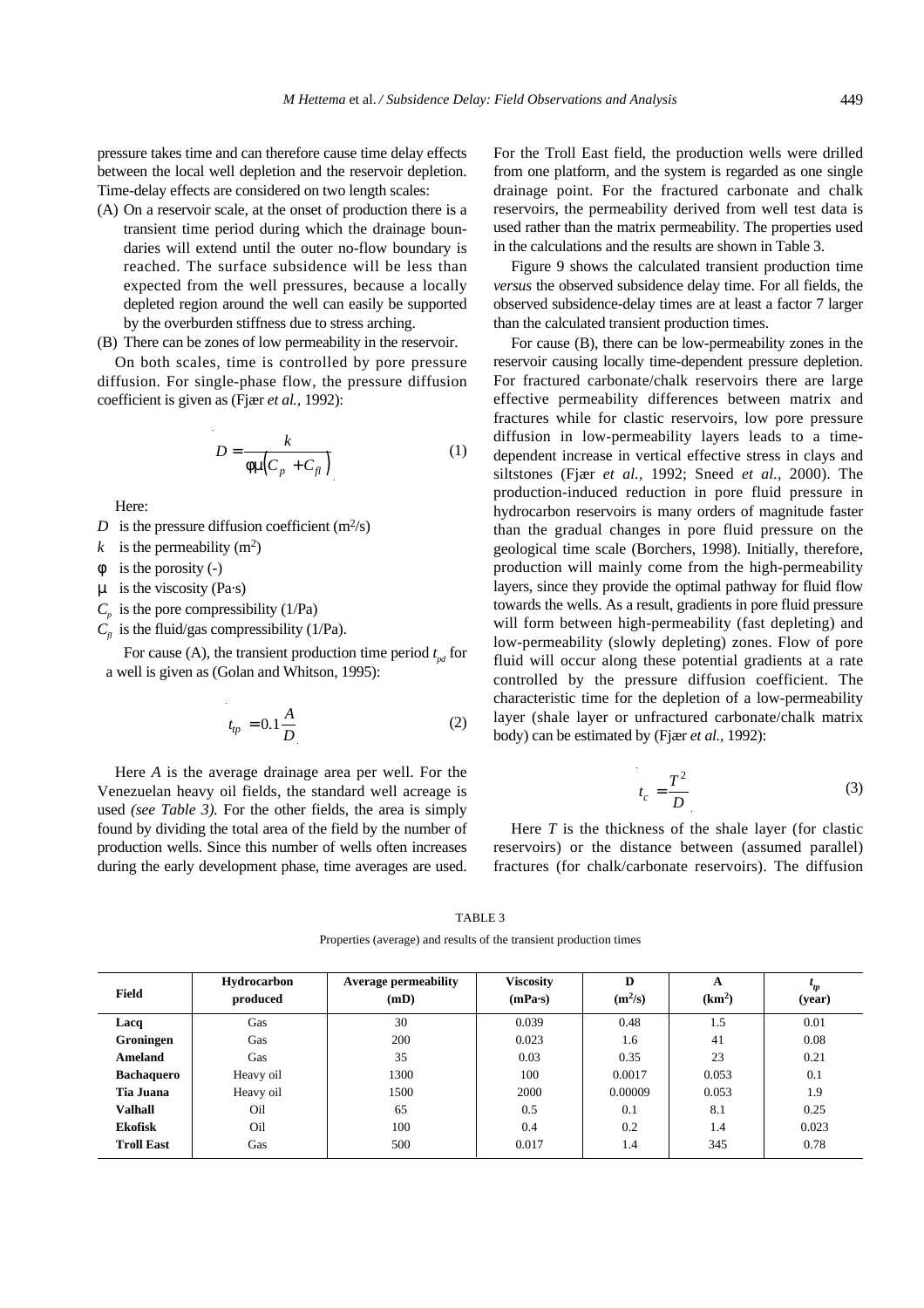

Field-derived delay times *versus* calculated transient times.

TABLE 4 Characteristic depletion times for low-permeability zones

| Rock type      | Pore fill      | Permeability<br>(mD) | Length scale<br>1 m      | Length scale<br>10 <sub>m</sub> | Length scale:<br>50 <sub>m</sub> |
|----------------|----------------|----------------------|--------------------------|---------------------------------|----------------------------------|
| Shale<br>Shale | Water<br>Water | 0.01<br>$10^{-6}$    | $0.35$ days<br>9.5 years | $0.1$ year<br>950 years         | 2.4 years<br>24 000 years        |
| Chalk          | Oil            |                      | $0.006$ days             | $0.6$ days                      | 15 days                          |
| Carbonate      | Gas            | 0.001                | $0.7$ days               | $0.19$ year                     | 4.8 years                        |

coefficient *D* is dominated by the permeability. In clastic reservoirs, the shale and siltstone bodies have a permeability ranging from  $10^{-5}$  to  $10^{-9}$  D (Best and Katsube, 1995; Horsrud *et al.,* 1998; Cook, 1999). The Lacq reservoir (carbonate) has an average matrix permeability of 10-6 D (Rolando *et al.,* 1997) and the Ekofisk reservoir has a average matrix permeability of  $10^{-3}$  D (Nagel, 1998).

The calculation results in Table 4 suggests that thick shale layers will not deplete significantly on a reservoir production time-scale. On the other hand, blocks of heavily fractured chalk or carbonate (with gas) and relatively high-permeability thin shale beds can be drained within days to months. Thin, low permeability shale bodies or large (un-fractured) carbonate blocks can deplete on the time scale of a few years and thus can contribute to a depletion-delay effect. However,

unless these structures make up a significant part of the reservoir volume, this effect cannot explain a subsidencedepletion delay over the entire reservoir.

#### **3.2 Mechanism II: Overburden Inertia**

It takes time to set in motion a body with a mass by an external force due to its inertia. Because of the large mass of the overburden of a reservoir, there is the potential for a significant time-delay between the application of the force (reservoir depletion) and its actual movement (leading to subsidence). As a result of this inertia, the total vertical stress acting on the reservoir due to the weight of the overburden becomes time-dependent. In the Appendix the inertia effect of the overburden is determined with the use of a simple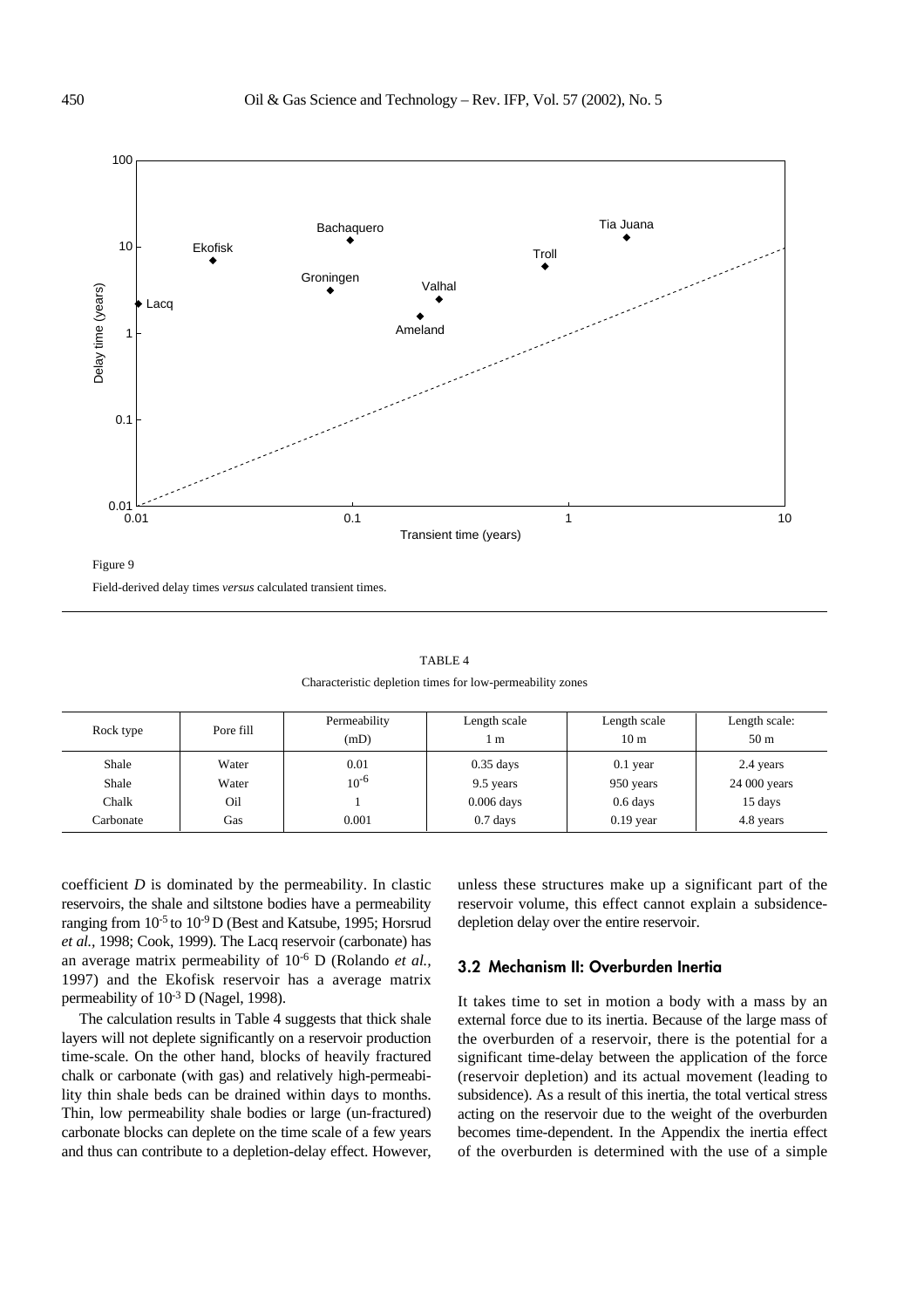model. It is shown that the inertia effect of the overburden is not relevant for times long compared to (from *Eq. A12*):

$$
t \gg \sqrt{\frac{T_{res} \sigma_{res,0}}{K_u g}} \tag{4}
$$

Here:

 $T_{\text{res}}$  is the thickness of the reservoir (m).

 $\sigma_{res}$  is the initial total vertical stress at the top of the reservoir (Pa)

 $K_u$  is the confined modulus (Pa)

*g* is the acceleration of gravity  $(m/s^2)$ .

For most reservoirs, Equation (4) gives: *t* << 1 second, so the inertia effect is not relevant for times larger than a few minutes after the start of depletion. In conclusion, the inertia of the overburden can be ruled out as a cause for the observed subsidence delay effect.

#### **3.3 Mechanism III: Reservoir Compaction**

There are several reservoir compaction mechanisms that can cause a subsidence-depletion delay effect:

- natural over-compaction;
- creep of the reservoir rock;
- an intrinsic rate effect;
- an elastic-plastic transition.

#### **3.3.1 Natural Over-Compaction**

Natural over-compaction of a reservoir can be the result of over-pressurisation of the reservoir or a previous deeper burial during its geological history. For stresses below the previous maximum effective stress the reservoir rock deformation is dominated by elasticity while above this previous maximum effective stress, inelastic deformation is triggered. Figure 10 shows the effect of natural overcompaction on reservoir compaction due to production.

Inelastic compaction mechanisms become active when depletion has reduced the reservoir pressure such that the maximum previous effective stress is reached. The overpressure of a reservoir is defined as:

$$
p_{\text{over}} = p_{\text{res},0} - \gamma_p \cdot (TVD + wd)
$$
 (5)

Here:

 $P_{res, 0}$  = the initial reservoir pressure (MPa)

- γ*<sup>p</sup>* = the hydrostatic pore pressure gradient (set to 0.01 MPa/m)
- *TVD* = the true vertical depth subsurface or sub seafloor (m)

$$
wd = the seawater depth (m).
$$

The unloading of the rock during its geological history (from point *P* to *Q* in *Fig. 10*) can be caused by (a) an



Effective stress

Effective vertical stress *versus* compaction for a natural overcompacted reservoir (after Merle *et al.*, 1976). Dashed line represents gradual over-pressurisation during natural compaction.

increase in pore fluid pressure or by (b) a decrease in total vertical stress. In case (a), the reservoir has followed path in Figure 11, which gives an over-compaction stress of:

$$
\sigma'_{\text{over}} = \sigma'_{\text{max}} - \sigma'(Q_1) = P_{\text{over}} \tag{6}
$$

Here  $\sigma'_{\text{max}}$  is the maximum effective stress that the reservoir has seen in the past. In case (b), the reservoir has followed path in Figure 11, which gives an over-compaction stress of:

$$
\sigma'_{\text{over}} = \sigma'_{\text{max}} - \sigma'(Q_2) = \frac{\gamma_S}{\gamma_P} \cdot P_{\text{over}} \tag{7}
$$

Here  $\gamma_s$  is the overburden stress gradient (about 0.02 MPa/m). In both cases, the maximum over-compaction stress is proportional to the present-day over-pressurisation. This assumes that the reservoir has not been over-pressured gradually to its present stress state during natural compaction. The effect of gradual over-pressurisation is shown in Figure 10 and Figure 11 as a dashed line and may lead to under-compaction.

For the offshore fields Valhall, Ekofisk and Troll, the average seawater depths are respectively 70, 73 and 303 m. Figure 12 shows the reservoir over-pressures *versus* the subsidence-depletion delay. The results divides the dataset into two groups:

- The shallow reservoirs (with a depth less than about 2 km) have a subsidence-depletion delay which is comparable to their over-pressurisation.
- The deep reservoirs (with a depth range of 2450 to 4300 m) have a subsidence-delay that is much less than their over-pressurisation.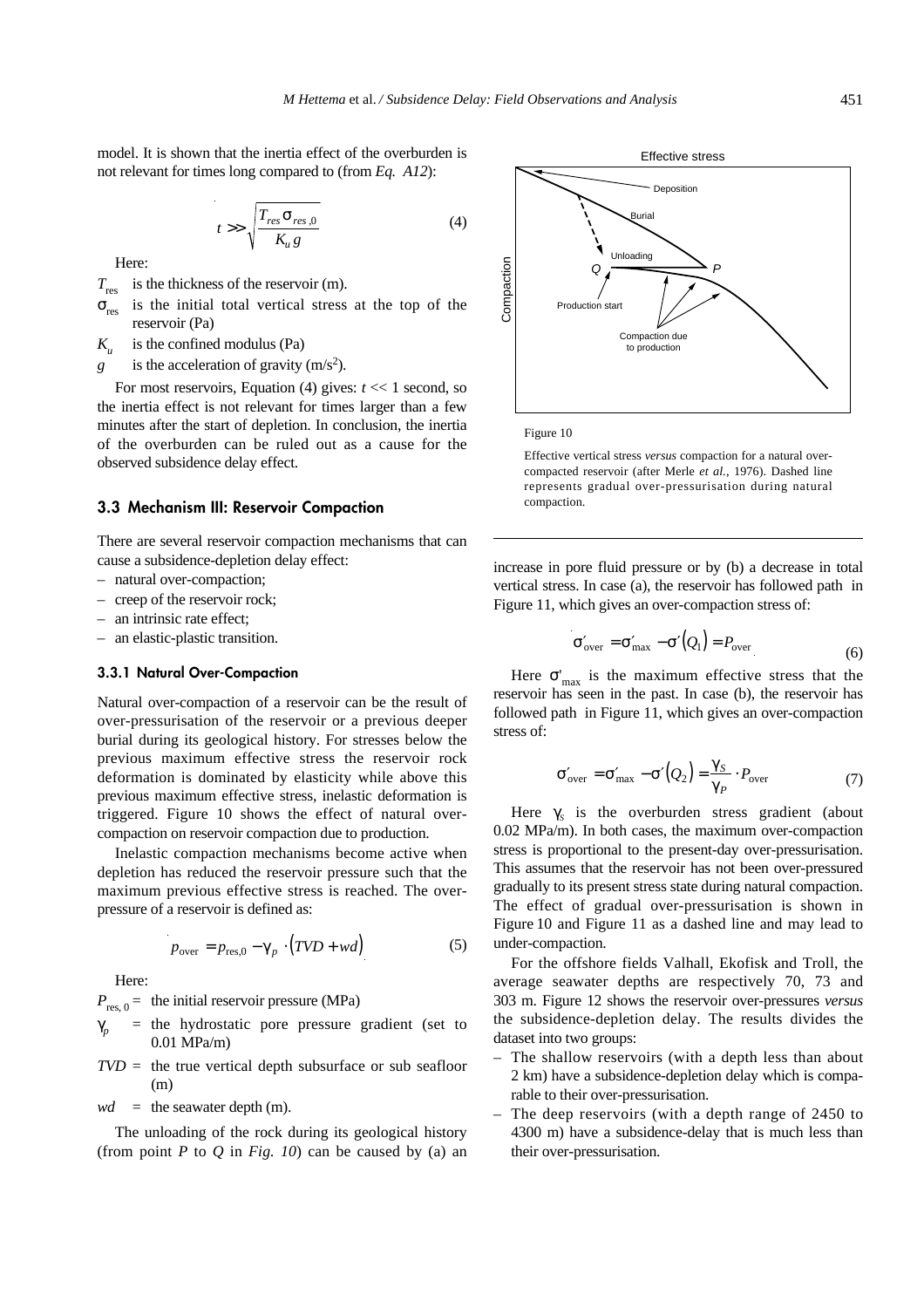

Figure 11

Stress *versus* depth, showing how the over-compaction stress is related to the overburden gradient and the pore pressure gradient. Dashed line represents gradual over-pressurisation during natural compaction



#### Figure 12

Reservoir overpressures *versus* the subsidence-depletion delay. The labels are the reservoir depths (in meter). Dashed lines refer to predictions based on two over-compaction mechanisms.

#### **3.3.2 Creep Behaviour of Rock**

The subsidence delay effect could be caused by creep behaviour of the reservoir rock, as observed in laboratory core experiments. However, during the subsidence delay, the reservoir seems to show a more stiff behaviour than measured on core material, while creep in general will increase the strain, causing the reservoir apparently to behave "less stiff" (Eiksund *et al.,* 1995; Schutjens *et al.,* 1995; Hettema, 1996; Critescu and Hunsche, 1997). Besides, in laboratory experiments on core material, creep deformation usually becomes relevant at higher stresses, close to shear failure or pore collapse. Nevertheless, creep behaviour cannot be ruled out as a subsidence-delay mechanism.

## **3.3.3 An Intrinsic Rate Effect of Rocks**

There is a large difference in loading rate between geological loading rates (typically  $< 10^{-4}$  MPa/year) and field depletion rates (1-10 MPa/year). It is possible that a "geologically instantaneous" increase in loading rate of several orders of magnitude is accompanied by a time delay effect. De Waal and Smits (1985) have developed a mathematical model to relate the compaction to both the geological and the depletion-induced loading rates. The key to understanding loading rate effects lies in the analysis of the grain scale micro-mechanism, and more specifically, to the relationship between local thermodynamic driving force and kinetics of the grain-scale deformation mechanism(s) like stresscorrosion cracking (Atkinson, 1987) or pressure solution (Lehner, 1995).

### **3.3.4 An Elastic-Plastic Transition**

The *in situ* reservoir rock may behave upon depletion initially elastically with a relatively high stiffness. After the effective stress has increased due to depletion, some plastic compaction limit may have been exceeded to cause compaction to occur at rates observed in the field (after the initial period). This scenario requires that during initial depletion, the *in situ* reservoir rock behaves stiffer than what is usually measured on core material. It also requires a clear transition from elastic to plastic behaviour at effective stresses relatively close to the initial. For chalk, nonlinear material behaviour has often been observed in laboratory core experiments (Johnson *et al.,* 1989). For clastic reservoir rock, laboratory core experiments seldom show an initial high stiffness or a clear elastic-plastic transition. This could be due to coring-induced damage. During the coring process the *in situ* stresses are completely released and as a consequence, micro-structural changes can alter the rock's mechanical properties beyond restoration (Holt *et al.,* 1994; Holt *et al.,* 2000).

# **3.4 Mechanism IV: Deformation of the Over-, Underand side-burden**

When a reservoir is depleted, the reaction of the surrounding rock mass to the pore-pressure changes and reservoir compaction can be time-delayed or noninear dependent on pore pressure. Stresses and strains in the surrounding rock changes as the reservoir compacts. There can be an active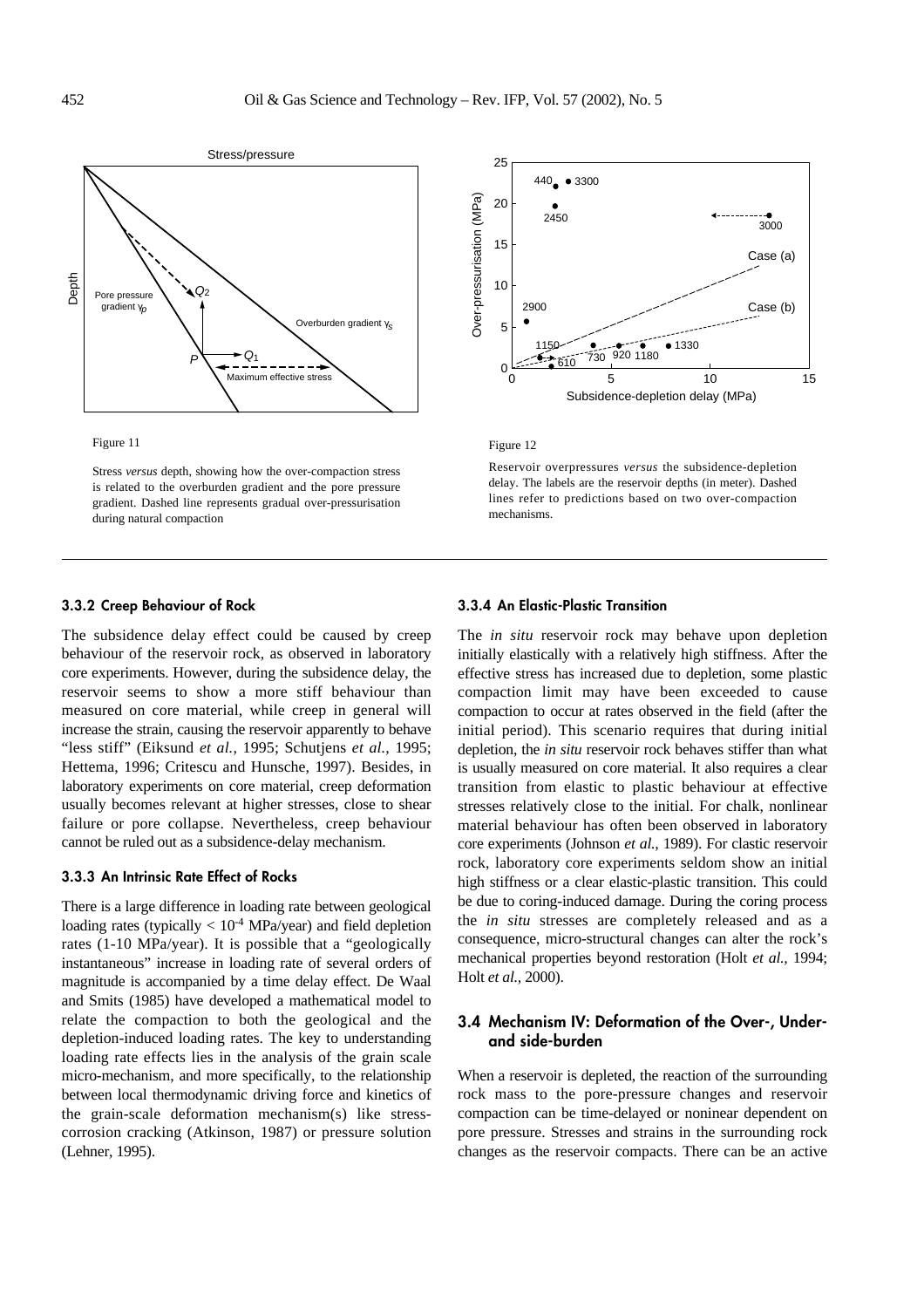tectonic stress component, the stress path can change and stress arching can occur. To investigate these effects in depth requires full-field geo-mechanical modelling, which is outside the scope of this article. One possible effect of the overburden that could cause a subsidence-depletion delay is depletion-dependent stress arching (Adachi *et al.,* 1997; Papamichos *et al.,* 2001). The geometric effect of the overburden arch is expected to be related to the depth/width ratio of the reservoir. The average depths are given in Table 1 and for the widths the minimum value is used. Figure 13 shows the subsidence-depletion delay *versus* the reservoir depth/width ratio for the investigated fields. The lack of correlation suggests that the subsidence-delay is not caused by stress-dependent arching of the overburden, but more detailed investigations are required to rule this mechanism out. This does not rule out other overburden-related effects, such as compaction-induced deformation, stress path changes, creep or pore-pressure depletion close to the reservoir-overburden boundary.

## **4 DISCUSSION**

The analysed data from eight fields suggest a subsidence *versus* reservoir depletion relation as depicted schematically in Figure 14. When depletion starts there may be a subsidence delay. The most reliable data for the presence of subsidence delay are those for the Groningen, Ameland and Troll fields. After the subsidence delay period, there is a phase referred to in the Figure 14 as near-linear subsidence, where a linear relation is observed between subsidence and depletion. The subsidence during this period is small, in the order of centimetres, usually does not have operational consequences and it is therefore often overlooked or not measured in the field (*e.g.* the Ekofisk field in Figure 8 where the first measurement was made after 8 years of production). After the near-linear subsidence phase, the accelerated subsidence phase follows, characterized by a significantly larger subsidence, often in the order of meters. When data are not recorded during the near-linear subsidence period it is often assumed that there is no subsidence, which may be a misinterpretation of the data. This is illustrated in Figure 14 where in the absence of early subsidence measurements, the data during the accelerated subsidence period are extrapolated to zero subsidence resulting in an apparent significant subsidence delay. This is probably the case for the Ekofisk and Venezuelan field data, which give a large subsidencedepletion delay. For these reasons, the amount of reliable field data on the initial part of the subsidence-depletion relation is too limited to draw definite conclusions on the subsidence delay issue.

It can be argued that the subsidence-depletion behaviour of Figure 14 applies to all reservoirs provided that they are sufficiently depleted. Depletion may produce sufficiently large effective stresses in the reservoir to cause extensive reservoir compaction, *e.g.* due to pore collapse and grain crushing, and/or trigger other non-reversible failure mechanisms, such as arch collapse, activation of existing or creation of new faults, etc. Reservoirs where the transition point has been exceeded are characterized by significant subsidence (*e.g.* Ekofisk, Valhall, Bolivar Coast). However, in many reservoirs the depletion never exceeds the near-linear to accelerated subsidence transition point and therefore the subsidence remains limited (*e.g.* Lacq, Groningen, Ameland).

Our analysis suggests that there are two classes of reservoirs:

– Class I of reservoirs in the near-linear subsidence regime. They are usually well cemented, often old (older than of



Figure 13

Subsidence-depletion delay *versus* the reservoir depth/width ratio.





Schematic of subsidence *versus* reservoir depletion relation.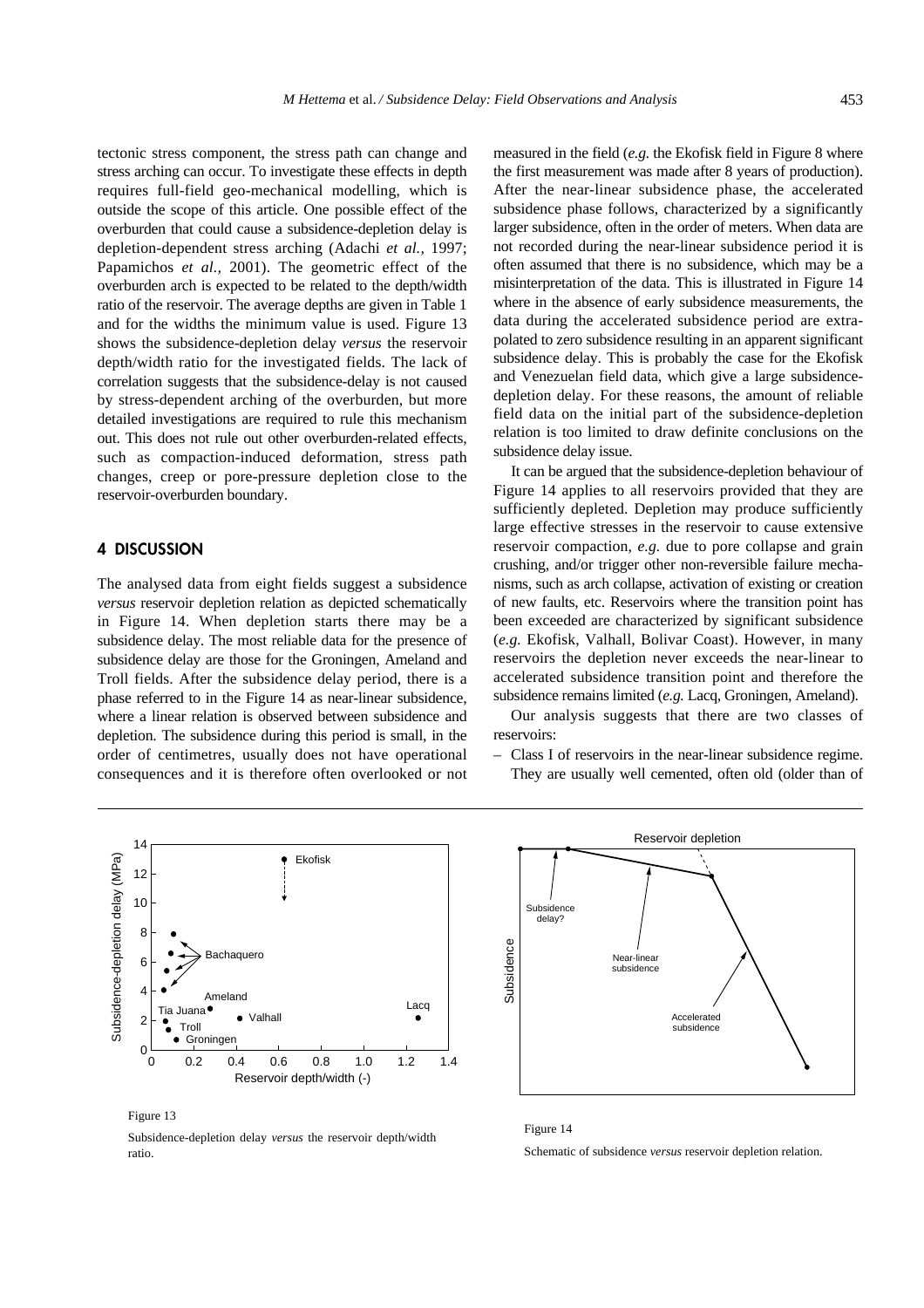Cretaceous age) and at present deep (> 2 km). Subsidence is often small (less than a few decimetres).

– Class II of reservoirs in the accelerated subsidence regime. They are usually un-cemented or poorly cemented granular aggregates like sand, silt, chalk and diatomite, bounded together by small amounts of cement or capillary forces. These are often of high porosity, young (younger than of Cretaceous age) and presently buried at relatively shallow depths (often  $<$  2 km, with the exception of the highly over-pressured chalk reservoirs). Initially, in their near-linear subsidence period, these reservoirs show little compaction and subsidence. Decades of low compaction and subsidence during production have been reported from Venezuelan fields and the Californian diatomite fields. During the accelerated phase, subsidence often becomes very large (a few meters).

Data from the investigated fields do not support conclusive evidence for the operation of one dominant subsidence delay mechanism. Eight fields are simply not enough to be able to separate the effects of important parameters that are widely ranged, such as depth, hydrocarbon type and rock type. It is, however, possible to limit the potential effect of some mechanisms.

For all fields the transient production times appear to be much shorter than their delay times. The Ameland field, the Tia Juana field, the Troll East field and the Valhall field have calculated transient times of about 10% of their observed delay times. It is concluded that the observed subsidence time delays cannot be caused by pressure diffusion effects alone, although this effect will always contribute to some degree. Calculations of characteristic depletion times over lowpermeability zones *(Table 4)* have shown that time-delays in the order of years can occur for realistic zone dimensions. However, unless these structures make up a significant part of the reservoir volume, this effect cannot explain a subsidence-depletion delay over the entire reservoir.

There are several reservoir compaction mechanisms that can cause a subsidence-depletion delay effect. Natural overcompaction can result in a subsidence depletion delay due to high initial reservoir stiffness. Figure 12 shows that for the shallow reservoirs, natural over-compaction, *e.g.* due to a previous deeper burial of the reservoir, has the potential to cause the observed subsidence-depletion delay. The deeper reservoirs are too much over-pressured to explain their subsidence-depletion delay by over-compaction. These deeper reservoirs are geologically older than the shallow reservoirs, so that there is a larger chance that their over-pressurisation has not occurred during a recent geological event. It is also possible that the over-pressurisation occurred gradually during their natural compaction, so that the reservoir is actually under-compacted (see dashed lines in *Fig. 10* and *Fig. 11*). This seems to be the case for the highly porous, overpressured chalk reservoirs. For sandstone reservoirs, on the

other hand, Bjørkum and Nadeau (1998) have shown that at temperatures above  $120^{\circ}$ C, porosity loss due to quartz cementation is capable of generating fluid overpressure. In that case the assumed simple mechanical relationship between over-pressurisation and over-compaction is not longer valid. Either way, it is unlikely that the older reservoirs have experienced the maximum over-compaction as determined from today's reservoir overpressures *(see Fig. 12)*. This explains why the deeper reservoirs show little subsidencedepletion delay compared to their over-pressurisation.

The over-compaction mechanism and the elastic-plastic mechanism are strongly related to each other. Both lead to a high initial reservoir stiffness and both are intrinsically stress related. The other two reservoir compaction mechanisms (creep behaviour and the rate effects of rocks) are also strongly related to each other, because both are intrinsically time controlled. All four compaction-related mechanisms are difficult to quantify from laboratory measurements, because results are extremely sensitive to possible core damage. Effects of natural over-compaction and the elastic-plastic transition can easily be erased by core damage (Holt *et al.,* 2000). On the other hand, for the determination of creep behaviour and an intrinsic rate effect, coring-induced alteration tends to overshadow the *in situ* reservoir behaviour. Micro-cracks possibly generated during coring are a source for inelastic time-dependent deformation mechanisms (Schutjens *et al.,* 1995; Hettema, 1996).

#### **CONCLUSIONS**

Subsidence data of all eight fields support the existence of a subsidence-depletion delay effect. Subsidence-depletion delay pressures range from 0.7 to 10 MPa. The time-delays corresponding to the subsidence-depletion delays are in the range of 1.6 to 13 years.

The data suggests two classes of reservoirs:

- Class I of reservoirs are usually well cemented, old (older than of Cretaceous age) and at present deep  $(> 2 \text{ km})$ . Their compaction and subsidence are usually small (less than a few decimetres).
- Class II of reservoirs are usually un-cemented or poorly cemented granular aggregates like sand, silt, chalk and diatomite. These are often of high porosity, young (younger than of Cretaceous age) and buried at relatively shallow depths (often  $<$  2 km). After an initial near-linear period, compaction and subsidence enters the accelerated regime, leading to a large subsidence (a few meters).

For all fields the transient production times were found to be much shorter than their delay times. However, the mechanism of pore pressure diffusion always contributes to the subsidence delay effect. This is especially important for highly viscous oil reservoirs or for reservoirs produced with a relatively large average drainage area per production well.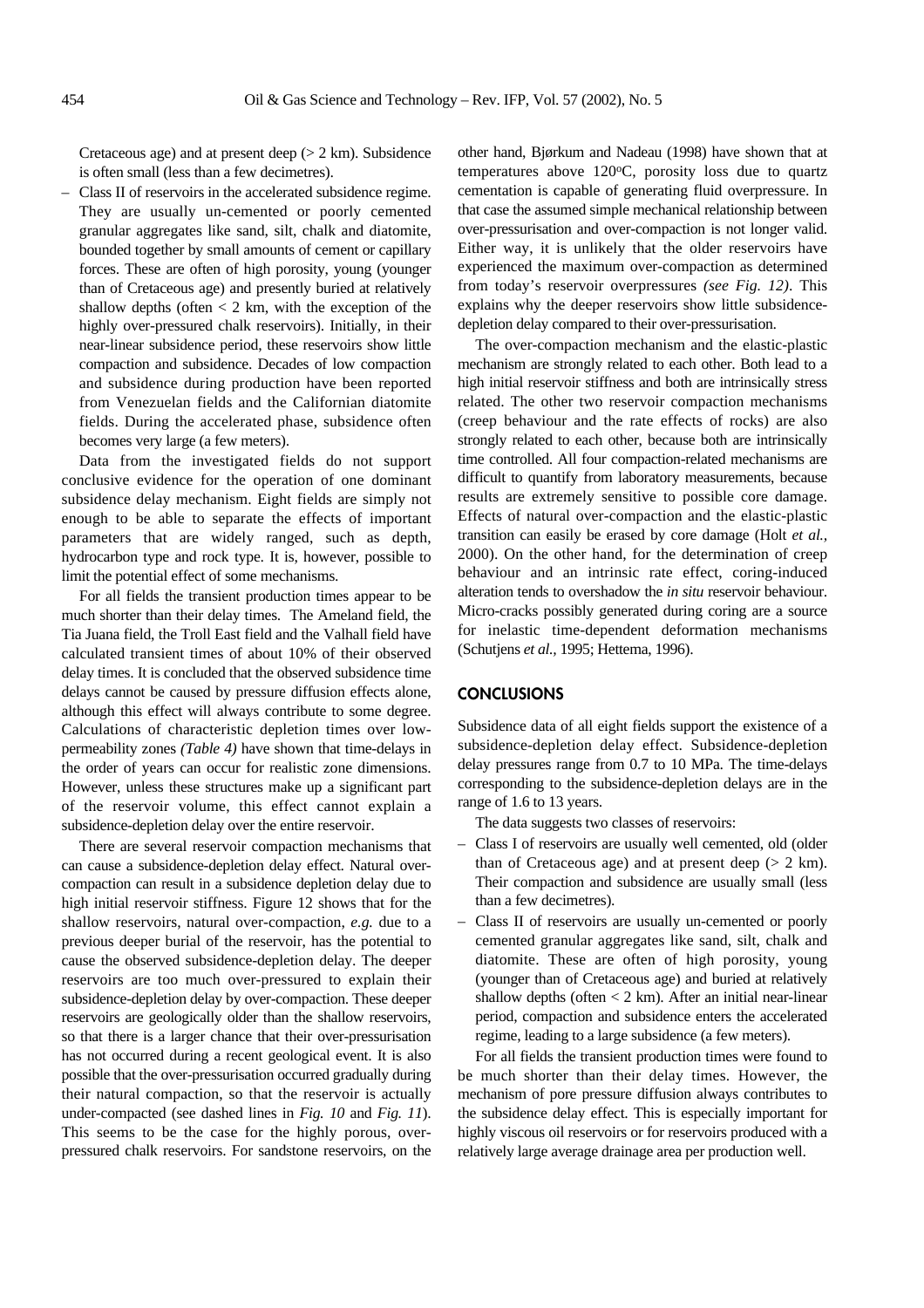Based on a theoretical model, time-delay effects due to the inertia of the overburden could be ruled out as a mechanism for the subsidence delay effect.

For the shallow reservoirs, natural over-compaction has the potential to cause the observed subsidence-depletion delays. The deeper reservoirs are more than enough overpressured to explain their subsidence-depletion delay, but due to their long burial history they have probably not experienced the maximum over-compaction as determined from today's reservoir overpressures, because:

- they could have been over-pressured gradually during natural compaction.
- at higher temperatures (above about  $120^{\circ}$ C), other mechanisms of over-pressurisation and compaction may become active in sandstone.

The reservoir compaction-related delay mechanisms are difficult to quantify from laboratory measurements, because the results are extremely sensitive to possible core damage.

There is no correlation between the subsidence delay values and the depth/width ratio of the reservoirs, but more investigations are needed to rule out stress changes and arching of the overburden as a cause for the subsidencedepletion delay.

#### **ACKNOWLEDGEMENTS**

The management of *SINTEF Petroleum Research* (Trondheim, Norway) and *Shell Exploration and Production Research* (SIEP-RTS, Rijswijk, The Netherlands) supported a researcher exchange program which allowed Peter Schutjens to work for one year at *SINTEF Petroleum Research.* This work was done during this period. The authors also wish to thank *The Dutch Oil Company (NAM)* for providing subsidence and pressure data and for giving their permission to publish it. We also thank *Eiliv Skomedal* of *STATOIL* for his critical review of the document.

#### **REFERENCES**

Adachi, T., Kimura, M., Nishimura, T., Koya, N. and Kosaka, K. (1997) Trap Door Experiments under Centrifugal Conditions. *Proc. Deformation and Progressive Failure in Geomechanics*. Nagoya Asoaka *et al.* (eds.) Pergamon-Elsevier Science, 725- 730.

Atkinson, B.K. (ed.) (1987) *Fracture Mechanics of Rock*, Academic Press, London.

Best, M.E. and Katsube, T.J. (1995) Shale Permeability and its Significance in Hydrocarbon Exploration. *The Leading Edge*, March, 165-170.

Bjørkum, P.A. and Nadeau, P.H. (1998) Temperature Controlled Porosity/Permeability Reduction, Fluid Migration and Petroleum Exploration in Sedimentary Basins. *APPEA Journal,* **38**, Part 1, 453-464.

Borchers, J.W. (ed.) (1998) Land Subsidence Case Studies and Current Research. *Association of Engineering Geologist, Special* *Publication No. 8. Proc. the Dr. Joseph F. Poland Symp. on Land Subsidence,* Star Publishing.

Boutéca, M.J., Fourmaintreaux, D. and Meimon, Y. (1990) *In situ* Measurement And Numerical Modelling of the Reservoir Compaction and of the Induced Surface Subsidence. *Proc. European Oil and Gas Conf*., Altavilla Milicia, Palermo, Italy, G. Imarisio *et al.* (eds.), Graham and Trotman, 260-271.

Boutéca, M.J., Sarda, J.P. and Schneider, F. (1996) Subsidence Induced by the Production of Fluids. *Revue de l'Institut français du pétrole,* **51**, 3, 365-379.

Cook, C.C. and Jewell, S. (1996) Simulation of a North Sea Field Experiencing Significant Compaction Drive. *SPE Reservoir Evaluation and Engineering*, 48-53.

Cook, J. (1999) The Effects of Pore Pressure on the Mechanical and Physical Properties of Shales. *Oil and Gas Science and Technology*, R*ev. de l'IFP*, Éditions Technip, **54**, 6, 695-701.

Critescu, N.D. and Hunsche, U. (1997) *Time Effects in Rock Mechanics*, John Wiley and Sons, New York.

Doornhof, D. (1992). Surface Subsidence in The Netherlands: The Groningen Gas Field. *Geologie en Mijnbouw,* **71**, Kluwer Academic Publishers, 119-130.

Eiksund, G., Svanø, G. and Nagel, N.B. (1995). Creep related subsidence caused by oil and gas extraction. *Proc. 5th Intl. Symp. on Land Subsidence, The Hague, The Netherlands. Barends, F.B.J., Brouwer, F.J.J. and Schröder, F.H. (eds),* IAHS Publication. no. 234. 277-285.

Finol, A.S. and Sancevic, Z.A. (1995) Subsidence in Venezuela. In *Subsidence Due to Fluid Withdrawl. Developments in Petroleum Science,* Chilingarian G.V., Donaldson E.C., and Yen T.F. (eds.), Elsevier Science, Amsterdam, 41, 337-372.

Fjær, E., Holt, R.M., Horsrud, P., Raaen, A.M. and Risnes, R. (1992) Petroleum Related Rock Mechanics. *Developments in Petroleum Science,* Elsevier Science, Amsterdam.

Freeze, R.A. (2000) Social Decision Making and Land Subsidence. *Proc. 6th Intl. Symp. on Land Subsidence*. In *Land Subsidence,* Carbognin L., Gambolati G.and Johnson A.I. (eds.), Ravenna, Italy, 353.

Geertsma, J. (1973) A Basic History of Subsidence Due to Reservoir Compaction: The Homogeneous Case. *Verh. Kon. Ned. Geol. Mijnbouwk. Gen.,* **28**. 43-62.

Geertsma, J. and Van Opstal, G. (1973) A Numerical Technique for Predicting Subsidence Above Compacting Reservoirs, Based on the Nucleus of Strain Concept. *Verh. Kon. Ned. Geol. Mijnbouwk. Gen*., **28**, 63-78.

Golan, M. and Whitson, C.H. (1996) *Well Performance*, 2nd edition, Tapir, Norway.

Hettema, M.H.H. (1996) The Thermo-Mechanical Behaviour of Sedimentary Rock: An Experimental Study. *PhD Thesis*, Delft University of Technology, ISBN 90-5651-021-5, Eburon P & L, Delft, The Netherlands.

Hettema, M.H.H., Schutjens, P.M.T.M., Verboom, B.J.M. and Gussinklo, J. (2000) Production-Induced Compaction of a Sandstone Reservoir: The Strong Influence of Stress Path. *SPE* 65410, *Reservoir Eval. & Eng.* **3**, 4, 342-347.

Holt, R.M., Brignoli, M., Fjær, E., Unander, T.E. and Kenter, C.J. (1994) Core Damage Effects on Compaction Behaviour. *Proc. SPE/ISRM Rock Mechanics in Petroleum Engineering, SPE* 28027, Delft, The Netherlands, Balkema, Rotterdam, 55-62.

Holt, R.M., Brignoli and M., Kenter, C.J. (2000) Core Quality: Quantification of Coring-Induced Rock Alteration. *Int. J. Rock Mech. Min. Sci*., **37**, 6, 889-908.

Horsrud, P. Sønstebø, E.F. and Bøe, R. (1998) Mechanical and Petrophysical Properties of North Sea shales. *Int. J. Rock Mech. Min. Sci*., **35**, 8, 1009-1020.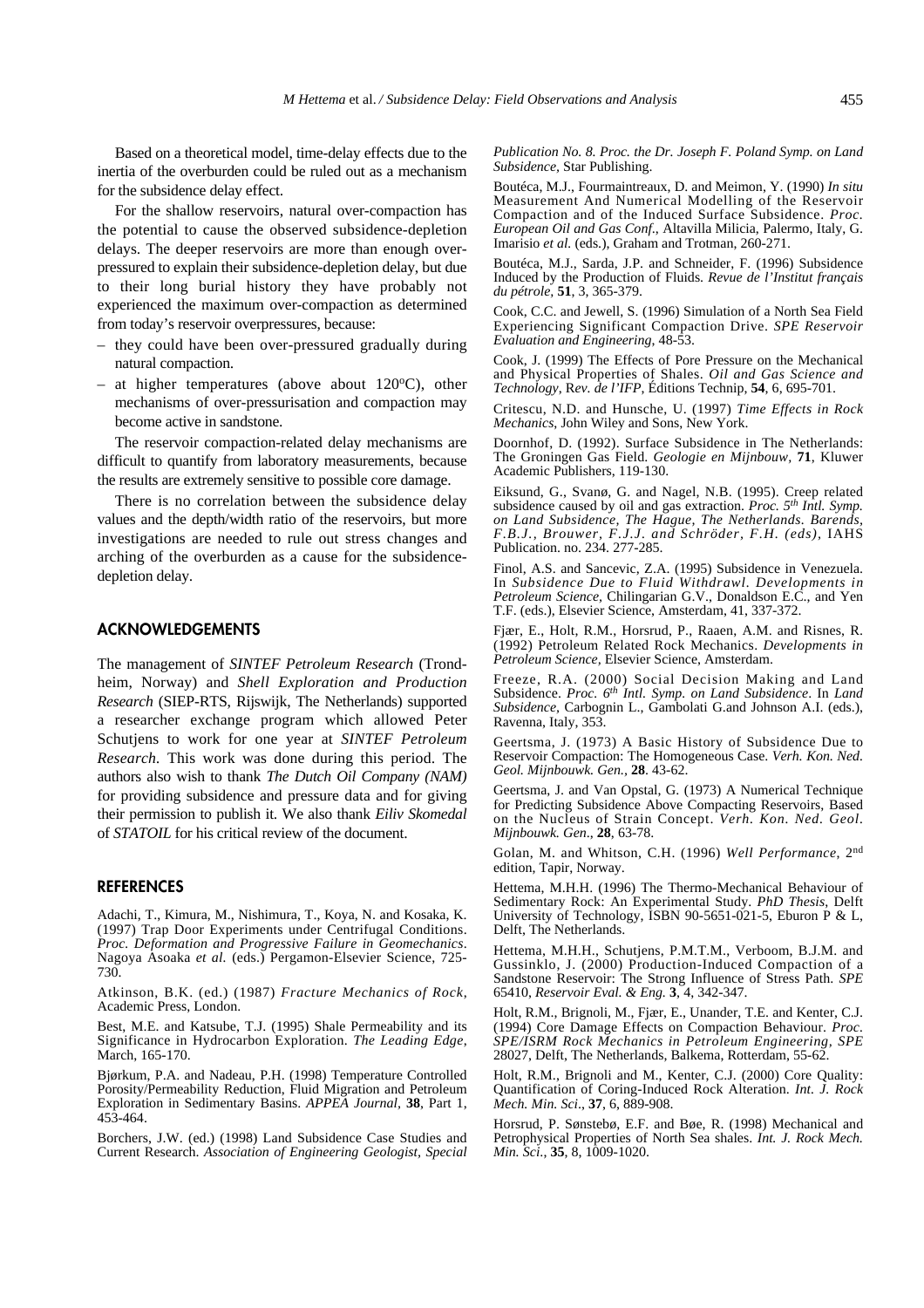Johnson, J.P., Rhett, D.W. and Siemers, W.T. (1989) Rock Mechanics of the Ekofisk Reservoir in the Evaluation of Subsidence. *J.P.T. July*., *SPE* 17854, 717-722.

Jones, M. and Mathiesen, E. (1993) Pore Pressure Change and Compaction in North Sea Chalk Hydrocarbon Reservoirs. *Int. J. Rock Mech. Min. Sci. & Geom. Abstr,.* **30**, 1205-1208.

Layrisse, I. (1999) Heavy Oil Production in Venezuela: Historical Recap and Scenarios for Next Century. *SPE Int. Symposium on Oilfield Chemistry,* 53464, Houston, 749-761.

Lehner, F.K. (1995) A Model for Intergranular Pressure Solution in Open Systems. In *Influence of Fluids on Deformation Processes in Rocks*, Spiers C.J. and Takeshita (eds), *Tectonophysics,* **245**, 153-170.

Mathiesen, E. (1996) Rock Mechanics and Chalk: Does Future Modeling of Rock Mechanical Related Phenomena in Chalk Require the Development of Fully Coupled Models? *Proc. 5th North Sea Chalk Symposium*, Reims, France.

McLendon, T.H. (1991) Performance Prediction for the M-6 Area of the Tia Juana Field Using a Rate-Dependent Pore Volume Compressibility Model and Extended Material Balance. *SPE Ann. Tech. Conf. & Exhib*., 22939*.*, Dallas, USA, 553-564.

Merle, H.A., Kentie, C.J.P., van Opstal, G.H.C.and Schneider, G.M.G. (1976) The Bachaquero Study - A Composite Analysis of the Behavior of a Compaction Drive/Solution Gas Drive Reservoir. *SPE JPT,* September, 1107-1115.

Mobach, E. and Gussinklo, H.J., 1994. *In situ* Reservoir Compaction Monitoring in the Groningen Field. *Proc. SPE/ISRM Rock Mechanics in Petroleum Engineerin,* Delft, The Netherlands. Balkema, Rotterdam, 535-547.

Nagel, N.B. (1998) Ekofisk Field Overburden Modelling. *Proc. Eurock Rock Mechanics in Petroleum Engineering, SPE/ISRM* 47345, **2**, Trondheim, Norway ,177-186.

Núñez, O. and Escojido, D. (1976) Subsidence in the Bolivar Coast. *Int. Assoc. Hydrol. Sci. Proc. Annaheim Symp.,* Publication 121, 257-266.

Opstal, G.H.C. van (1974) The Effect of Base-Rock Rigidity on Subsidence Due to Reservoir Compaction. *Proc. 3rd Congr. of the Int. Soc. of Rock Mech*., Denver, II, Part B, 1102-1111.

Papamichos, E., Vardoulakis and I., Heill, L.K. (2001) Overburden Modelling Above a Compacting Reservoir Using a Trap Door Apparatus. *Phys. Chem. Earth (A),* 26, 1-2, 69-74.

Pattillo, P.D., Kristiansen, T.G., Sund, G.V. and Kjelstadli, R.M. (1998) Reservoir Compaction and Seafloor Subsidence at Valhall. *Proc. Eurock Rock Mechanics in Petroleum Engineering, SPE/ISRM* 47274,Trondheim, Norway, **1**, 377-386.

Rolando, J.P., Massonnat, G.J., Grasso, J.R., Odonne, F.and Meftahi, R. (1997) Characterization and Modelling of Increasing Permeability While Producing a Gas Fractured Reservoir. *SPE Ann. Tech. Conf. & Exhib*., 38711, San Antonio, Texas, 579-589.

Schutjens, P.M.T.M., Fens, T.W. and Smits, R.M.M. (1995) Experimental Observations of the Uniaxial Compaction of Quartz-Rich Reservoir Rock at Stresses up to 80 MPa. *Proc. 5th Int. Symp. on Land Subsidence,* The Hague, Netherlands. In *Land subsidence*, Barends, Brouwer and Schröder (eds.), Balkema, Rotterdam, 389-408.

Schutjens, P.M.T.M., van Dijk, C., Marcelis, F., Pruno, S., Martin, J.W. and van den Oord, R. (2000) Compaction of a poorly consolidated quartz-rich reservoir sandstone. Experiments for the analysis of compaction drive. *Proc. 6th Int. Symp. on Land Subsidence*, Ravenna, Italy. In: Carbognin, L., G. Gambolati and A. I. Johnson (eds.), *Land Subsidence*. 191-213.

Schutjens, P.M.T.M., Hanssen, T.H., Hettema, M.H.H., Merour, J., de Bree, J.Ph., Coremans, J.W.A. and Helliesen, G. (2001) Compaction-induced porosity/permeability reduction in sandstone reservoirs: Data and models for the elasticitydominated deformation. *SPE Ann. Techn. Conf. & Exhib.* New Orleans. SPE 71337.

Sneed, M., Pavelko, M.T. and. Galloway, D.L. (2000). Modeling Residual Aquifer-System Compaction: Constraining the Vertical Hydraulic Diffusivity of Thick Aquifers. *Proc. 6th Intl. Symp. on Land Subsidence*, Ravenna, Italy. In *Land Subsidence,* Carbognin L., Gambolati G. and Johnson A.I. (eds.), 343-355.

Terzaghi, K. (1950). *Report on the Effects Of The Terminal Island Subsidence on Long Beach Steam Station of The Southern California Edison Compan,* Consulting Report, Winchester (on File in The Terzaghi Library of The Norwegian Geotechnical Institute, Oslo).

Waal, J.A. de and Smits, R.M.M. (1985). Prediction of Reservoir Compaction and Surface Subsidence: Field Application of a New Model. *SPE Ann. Tech. Conf. & Exhib.*, 14214, Las Vegas

*Final manuscript received in June 2002*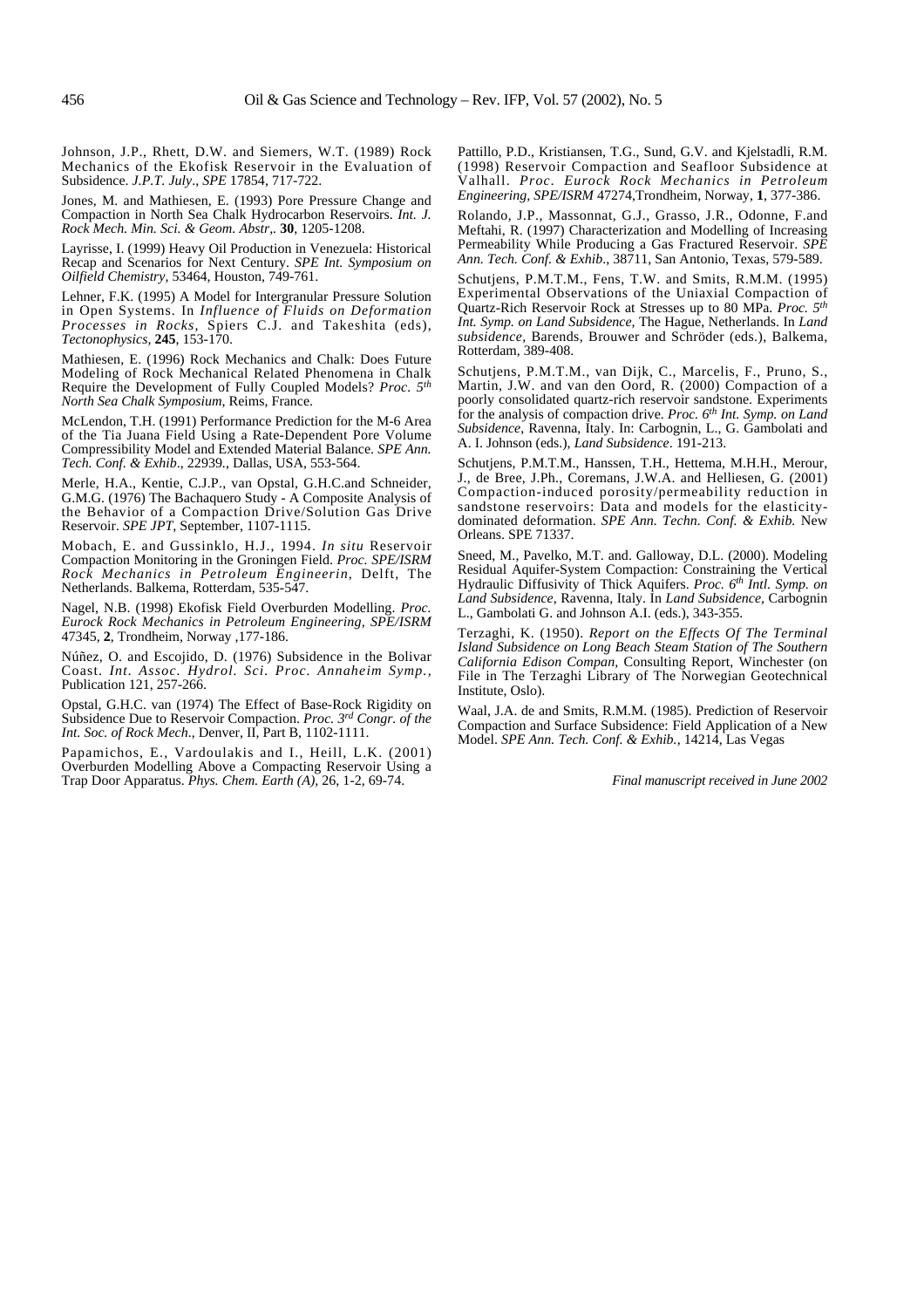# **APPENDIX A: DYNAMIC EFFECT DUE TO THE INERTIA OF THE OVERBURDEN**

In this Appendix, the time-dependent effects due to the inertia of the overburden are determined. The model describes the dynamic effect of the overburden on the reservoir compaction in response to pressure depletion at a constant rate. The most important model assumptions are:

- The model is 1D, so only the overburden directly overlying the reservoir is considered (which is assumed to be completely uncoupled to the rest of the Earth).
- The overburden is regarded as a point mass.
- The underburden is fixed.
- Linear poroelastic reservoir behaviour.

According to Newton's second law, the forces are related to mass and acceleration by:

$$
\sum F = M \cdot \ddot{z} \tag{A1}
$$

Here:

*F* is the force (N)

*M* is the mass of the overburden (kg)

*z* is the displacement (m).

The double dots represent the second derivative with respect to time. For this problem the vertical displacement *z* is taken at the plane between the overburden and reservoir (downward is positive). The mass of the overburden can be written as:

$$
M = \int \rho dV = A \cdot \overline{\rho} \cdot z_{res} = A \cdot \frac{\sigma_{res,0}}{g}
$$
 (A2)

Here:

 $ρ$  is the bulk density of the overburden rock (kg/m<sup>3</sup>)

- *V* is the volume of the overburden  $(m^3)$
- *A* is the surface area of the top of the reservoir  $(m^2)$
- is the average bulk density of the overburden  $(kg/m<sup>3</sup>)$ ρ

*z*<sub>res</sub> is the thickness of the overburden (m)

 $\sigma_{res. 0}$  is the initial total vertical stress at the top of the reservoir (Pa)

*g* is the acceleration of gravity  $(m/s<sup>2</sup>)$ .

Note that the total vertical stress is assumed to be solely the result of the weight of the overburden. The forces acting in vertical direction on a plane at the top of the reservoir are:

$$
\sum F = F_{down} - F_{up} = Mg - A \left[ \sigma_{res,0} + \Delta \sigma'_{res} + \beta \Delta p \right]
$$
 (A3)

Here:

 $\Delta \sigma_{\text{res}}^{\prime}$  is the change in effective vertical stress in the reservoir rock (Pa)

- β is Biot's effective stress parameter (-)
- ∆*p* is the pore pressure change (negative for depletion) (Pa).

Initially the system is at rest and the sum of the forces equals zero, because the overburden weight is balanced by the reservoir rock frame stress and pore pressure. Due to depletion, the reservoir pore pressure decreases and the rock stress changes according to the theory of elasticity. Combining Equations (A2) and (A3) gives for the forces:

$$
\sum F = -A \cdot \left[ \varepsilon_z K_u + \beta \Delta p \right]
$$
 (A4)

Here

ε*<sup>z</sup>* is the vertical strain in the reservoir (-)

 $K_{\mu}$  is the confined modulus (Pa).

The reservoir is depleted with a constant rate:  $\Delta p = -R \cdot t$ . The vertical reservoir strain can be written as:  $\varepsilon_z = z/T_{\text{rec}}$ . Combining Equations (A4) and (A2) with (A1) and rearranging gives:

$$
\ddot{z} + \left(\frac{K_u g}{T_{res}\sigma_{res,0}}\right) \cdot z = \frac{g\beta R}{\sigma_{res,0}} \cdot t
$$
 (A5)

Here:

*T<sub>res</sub>* is the thickness of the reservoir (m)

*R* is the pressure depletion rate (Pa/s).

In this model, the compacting reservoir/overburden system is mechanical analogue to a forced oscillation of a body on a spring, loaded with a force increasing linear with time. It is an inhomogeneous harmonic oscillator without damping. The solution of the homogeneous part of the differential equation (setting the right hand side of Equation  $(A5) = 0$ ) is:

$$
z(t) = p\cos(\omega t) + q\sin(\omega t)
$$
 (A6)

where *p* and *q* are integration constants and the circular frequency is:

$$
\omega = \sqrt{\frac{K_u g}{T_{res} \sigma_{res,0}}} \tag{A7}
$$

The general solution of Equation (A5) is written as:

$$
z(t) = p \cos(\omega t) + q \sin(\omega t) + \frac{g\beta R}{\sigma_{res,0}\omega^3} \cdot (\omega t - \sin(\omega t))
$$
 (A8)

The Earth is assumed initially (at  $t = 0$ ) at rest. The initial conditions are:

$$
z(0) = 0
$$
  
\n
$$
\dot{z}(0) = 0
$$
 (A9)

The initial conditions give:  $p = 0$  and  $q = 0$ . The solution (A8) can be written as:

$$
z(t) = \frac{\beta T_{res}}{K_u} \cdot R \cdot t \cdot \left(1 - \frac{\sin(\omega t)}{\omega t}\right)
$$
 (A10)